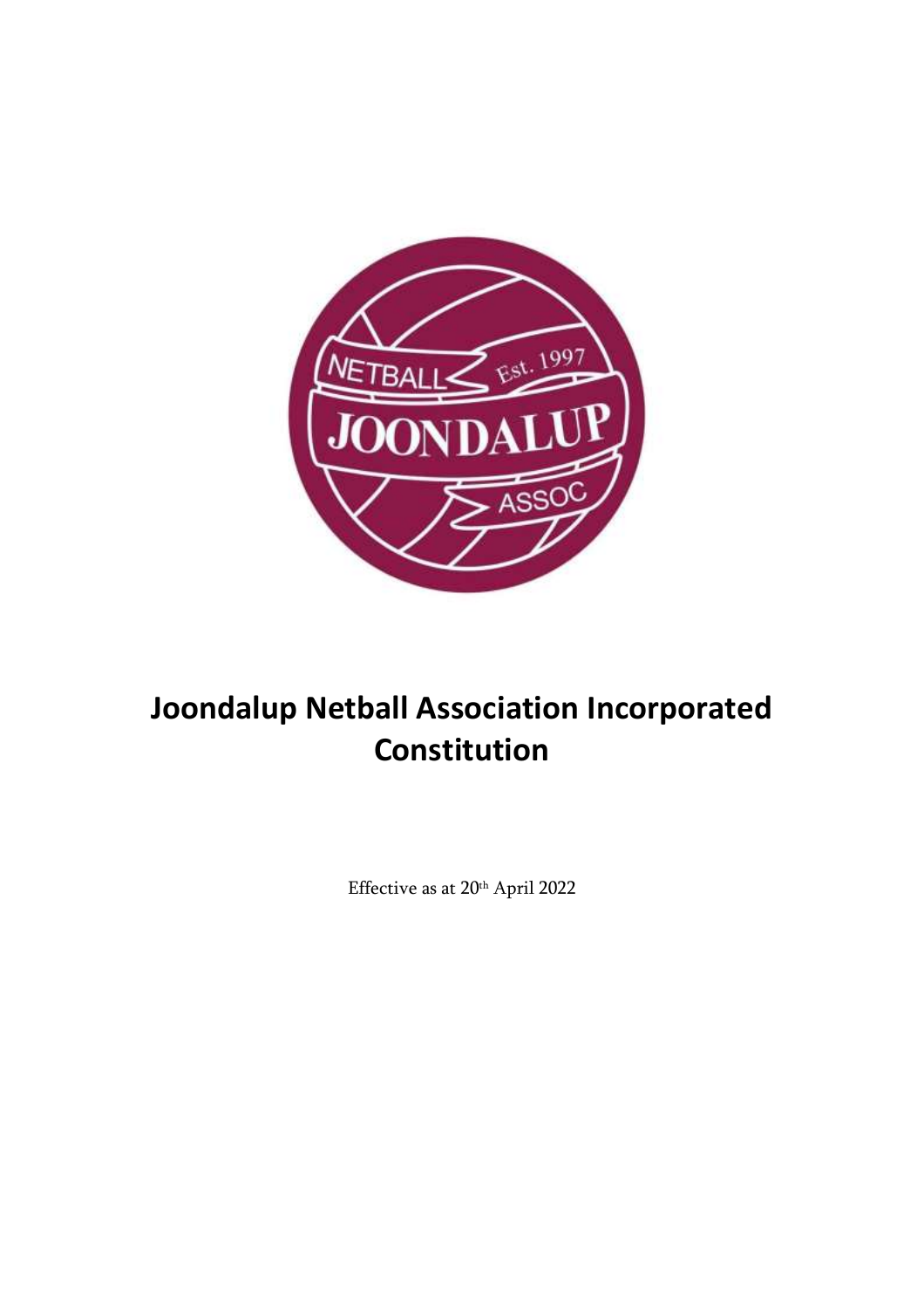## **TABLE OF CONTENTS**

| 1.  |                                                                         |  |
|-----|-------------------------------------------------------------------------|--|
| 2.  |                                                                         |  |
| 3.  |                                                                         |  |
| 4.  |                                                                         |  |
|     |                                                                         |  |
|     |                                                                         |  |
| 5.  |                                                                         |  |
| 6.  |                                                                         |  |
|     |                                                                         |  |
|     |                                                                         |  |
| 7.  |                                                                         |  |
| 8.  |                                                                         |  |
| 9.  |                                                                         |  |
| 10. |                                                                         |  |
| 11. |                                                                         |  |
| 12. |                                                                         |  |
| 13. |                                                                         |  |
| 14. |                                                                         |  |
| 15. |                                                                         |  |
|     |                                                                         |  |
|     |                                                                         |  |
| 16. |                                                                         |  |
|     |                                                                         |  |
| 17. |                                                                         |  |
|     |                                                                         |  |
|     |                                                                         |  |
| 18. |                                                                         |  |
|     |                                                                         |  |
|     |                                                                         |  |
| 19. |                                                                         |  |
|     |                                                                         |  |
|     | DIVISION 2 - COMPOSITION OF BOARD OF MANAGEMENT AND DUTIES OF MEMBERS16 |  |
| 20. |                                                                         |  |
| 21. |                                                                         |  |
|     |                                                                         |  |
| 22. |                                                                         |  |
| 23. |                                                                         |  |
| 24. |                                                                         |  |
|     |                                                                         |  |
| 25. |                                                                         |  |
| 26. |                                                                         |  |
| 27. |                                                                         |  |
| 28. |                                                                         |  |
| 29. |                                                                         |  |
| 30. |                                                                         |  |
| 31. |                                                                         |  |
| 32. |                                                                         |  |
| 33. |                                                                         |  |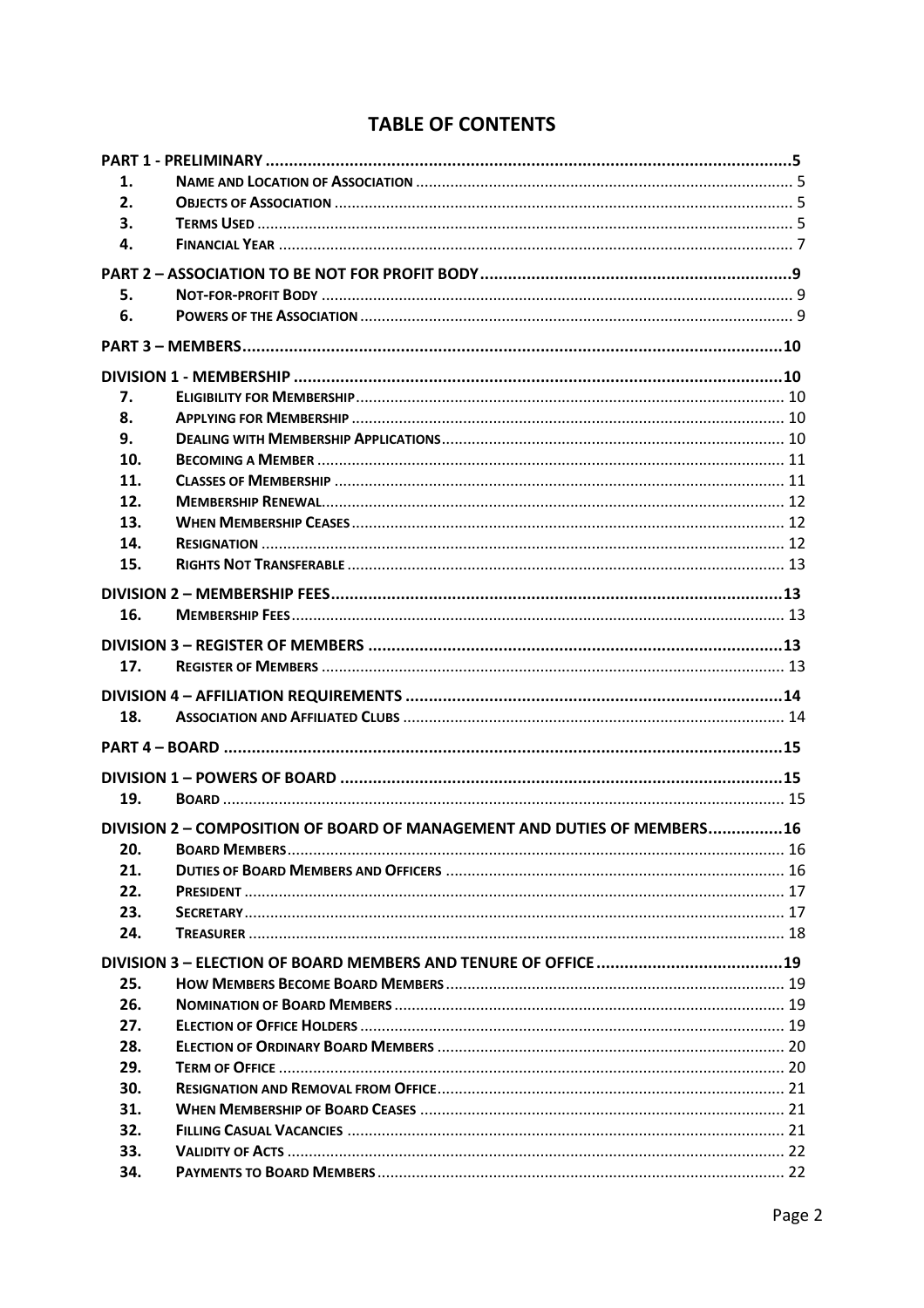| 35. |                                                                       |  |  |  |  |
|-----|-----------------------------------------------------------------------|--|--|--|--|
| 36. |                                                                       |  |  |  |  |
| 37. |                                                                       |  |  |  |  |
| 38. |                                                                       |  |  |  |  |
| 39. |                                                                       |  |  |  |  |
| 40. |                                                                       |  |  |  |  |
| 41. |                                                                       |  |  |  |  |
| 42. |                                                                       |  |  |  |  |
| 43. |                                                                       |  |  |  |  |
|     |                                                                       |  |  |  |  |
| 44. |                                                                       |  |  |  |  |
| 45. |                                                                       |  |  |  |  |
|     |                                                                       |  |  |  |  |
|     |                                                                       |  |  |  |  |
| 46. |                                                                       |  |  |  |  |
|     |                                                                       |  |  |  |  |
| 47. |                                                                       |  |  |  |  |
| 48. |                                                                       |  |  |  |  |
|     |                                                                       |  |  |  |  |
| 49. |                                                                       |  |  |  |  |
| 50. |                                                                       |  |  |  |  |
| 51. |                                                                       |  |  |  |  |
| 52. |                                                                       |  |  |  |  |
| 53. |                                                                       |  |  |  |  |
|     |                                                                       |  |  |  |  |
|     |                                                                       |  |  |  |  |
|     |                                                                       |  |  |  |  |
| 54. |                                                                       |  |  |  |  |
| 55. |                                                                       |  |  |  |  |
| 56. |                                                                       |  |  |  |  |
| 57. | IF MEDIATION RESULTS IN DECISION TO SUSPEND OR EXPEL BEING REVOKED 31 |  |  |  |  |
|     |                                                                       |  |  |  |  |
| 58. |                                                                       |  |  |  |  |
| 59. |                                                                       |  |  |  |  |
| 60. |                                                                       |  |  |  |  |
| 61. |                                                                       |  |  |  |  |
| 62. |                                                                       |  |  |  |  |
| 63. |                                                                       |  |  |  |  |
| 64. |                                                                       |  |  |  |  |
| 65. |                                                                       |  |  |  |  |
| 66. |                                                                       |  |  |  |  |
| 67. |                                                                       |  |  |  |  |
|     |                                                                       |  |  |  |  |
|     |                                                                       |  |  |  |  |
| 68. |                                                                       |  |  |  |  |
| 69. |                                                                       |  |  |  |  |
| 70. |                                                                       |  |  |  |  |
| 71. |                                                                       |  |  |  |  |
|     |                                                                       |  |  |  |  |
| 72. |                                                                       |  |  |  |  |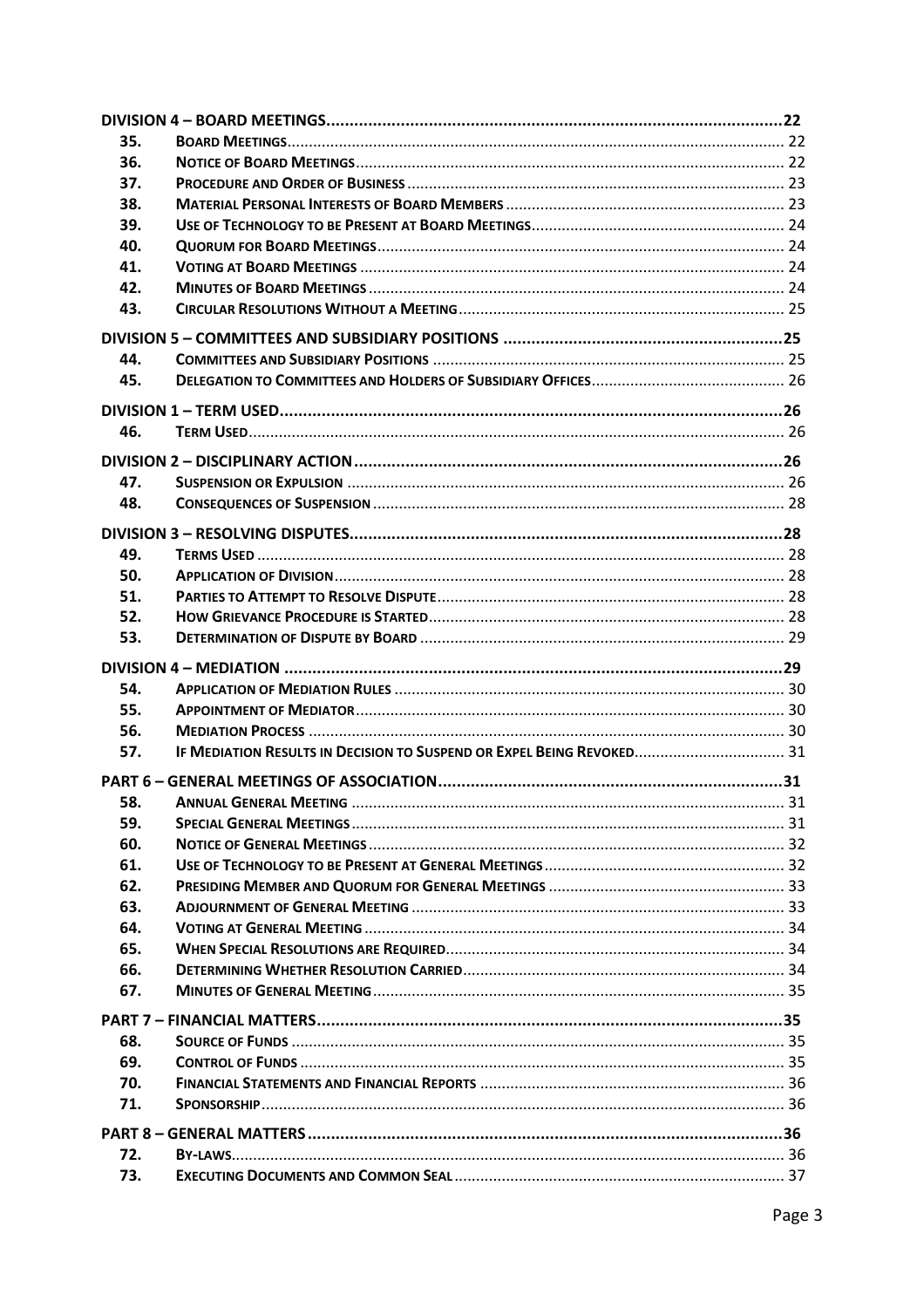| 75. |                                                                                            |  |
|-----|--------------------------------------------------------------------------------------------|--|
| 76. |                                                                                            |  |
| 77. |                                                                                            |  |
| 78. |                                                                                            |  |
| 79. | PUBLICATION BY BOARD MEMBERS OF STATEMENTS ABOUT ASSOCIATION BUSINESS PROHIBITED  39       |  |
| 80. | <b>DISTRIBUTION OF SURPLUS PROPERTY ON CANCELLATION OF INCORPORATION OR WINDING UP  39</b> |  |
|     |                                                                                            |  |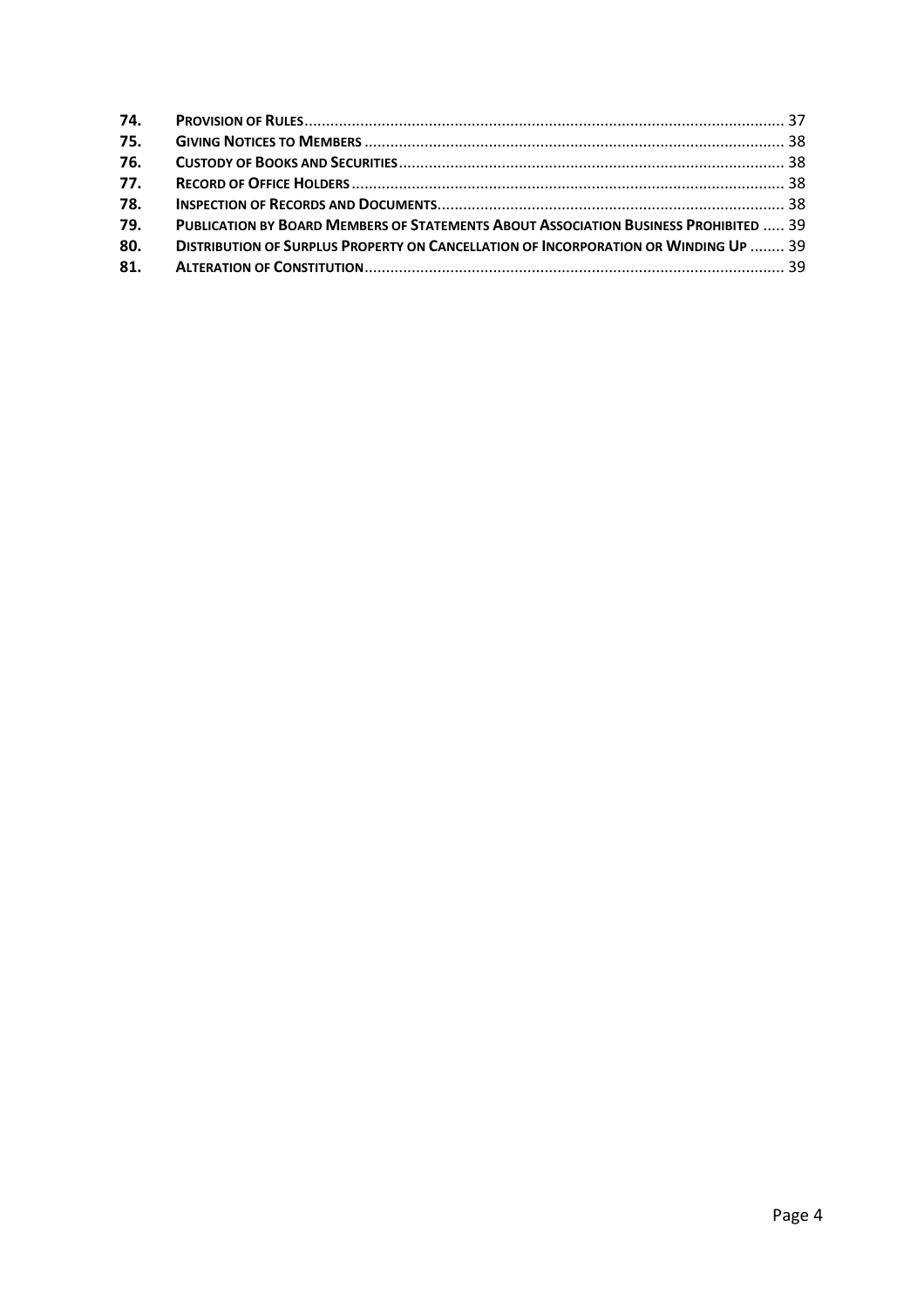## **PART 1 - PRELIMINARY**

#### <span id="page-4-1"></span><span id="page-4-0"></span>**1. Name and Location of Association**

The name of the Association is Joondalup Netball Association Incorporated.

The head office of the Association is located in Joondalup, Western Australia.

## <span id="page-4-2"></span>**2. Objects of Association**

The objects for which the Association is established and maintained are to:

- 1) Promote, develop, encourage and manage the game of Netball within the Joondalup and northern corridor area.
- 2) Act for the members in all matters pertaining to Netball and to protect the interests of all members and participants.
- 3) Abide by the official rules of the International Federations of Netball Associations and the interpretation thereof as determined by the International Federations of Netball Associations and /or Netball Australia.
- 4) Affiliate with Netball WA (Incorporated).
- 5) Promote and conduct netball competitions and events at Association level and manage the representation of the Association in Regional (where applicable) and State events.

## <span id="page-4-3"></span>**3. Terms Used**

In this Constitution, unless the contrary intention appears:

*Act* means the *Associations Incorporation Act 2015*;

*address* means a residential or business address or a post office box address or email address;

*Affiliated Club* means a registered financial Netball club of the Association and as otherwise defined in **Rule 11(8)(a)**;

*Affiliated Team* means a registered financial Netball team of an Affiliated Club and as otherwise defined in **Rule 11(9)(a)**;

*associate member* means a member with the rights referred to in **Rule 11(6)**;

*Association* means the incorporated Association to which this Constitution applies;

#### *ballot means voting conducted in written form (as opposed to a show of hands);*

*Board* means the management Board of the Association, which encompasses all persons elected to the roles referred to in **Rule 20 (2)** and must not comprise of more than 1 member from any one Affiliated Club;

*Board meeting* means a meeting of the Board;

*Board member* means a member of the Board;

*books*, of the Association, includes the following:

a) a register;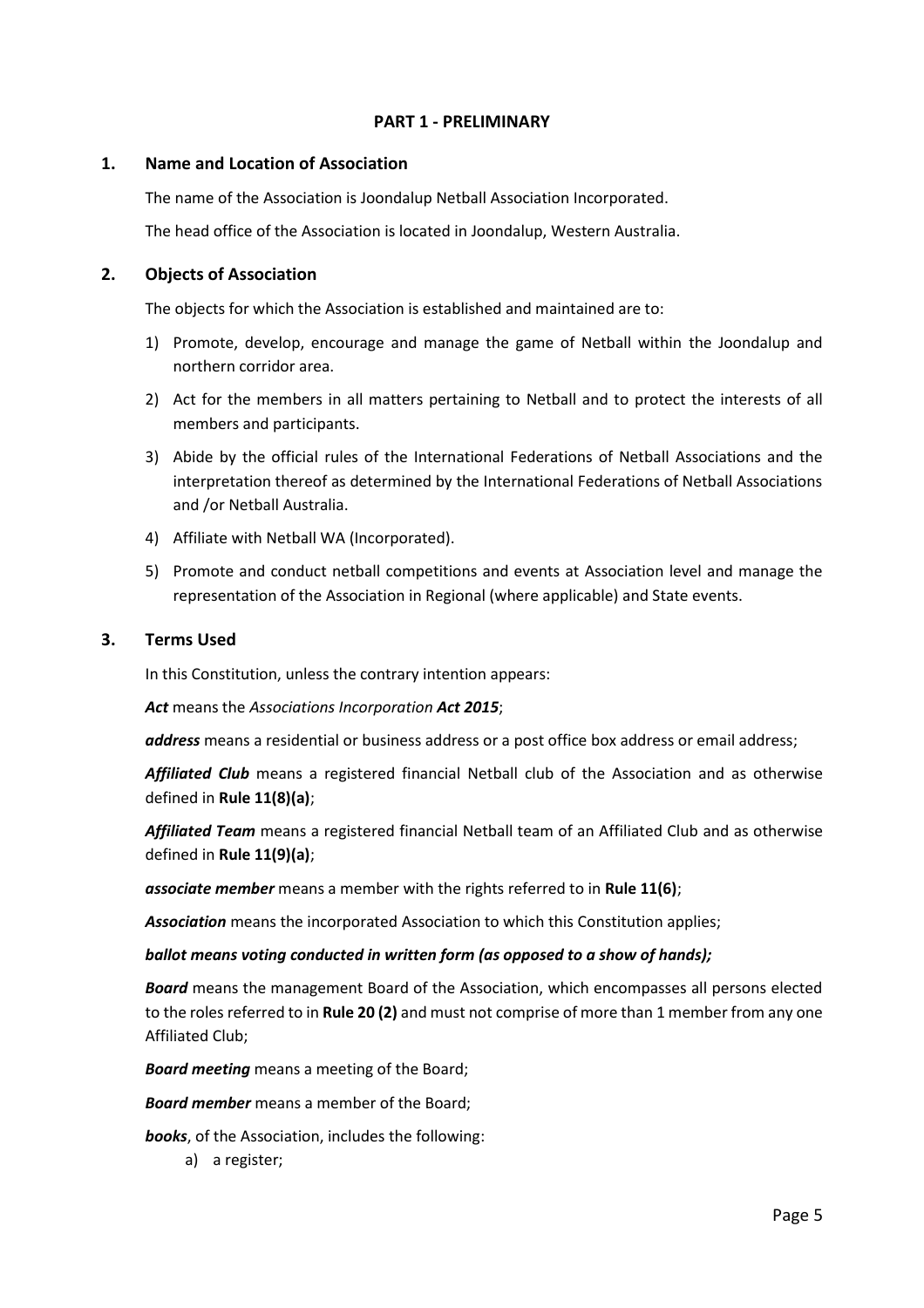- b) financial records, financial statements or financial reports, however compiled, recorded or stored;
- c) a document;
- d) any other record of information;

*By-laws* means By-laws made by the Association under **Rule 72**;

*Chairperson* means the person who has the powers and duties relating to convening and presiding at Board meetings and presiding at general meetings provided for in this Constitution;

*Commissioner* means the person for the time being designated as the Commissioner under **section 153** of the **Act**;

*committee* means a committee appointed by the Board under **Rule 44(1)(a)**;

*Competition Rules* means the Association's rules and regulations governing match play;

**Constitution** means the Constitution of the Association as amended from time to time;

*delegate* means the persons elected or appointed from time to time by an Affiliated Club to act for and on behalf of that Affiliated Club and represent the Affiliated Club at General Meetings or otherwise;

## *financial records* include:

- a) invoices, receipts, orders for the payment of money, bills of exchange, cheques, promissory notes and vouchers; and
- b) documents of prime entry; and
- c) working papers and other documents needed to explain:
	- i) the methods by which financial statements are prepared; and
	- ii) adjustments to be made in preparing financial statements;

*financial report*, of a tier 2 association or a tier 3 association, has the meaning given in **section 63** of the **Act**;

*financial statements* mean the financial statements in relation to the Association required under **Part 5 Division 3** of the **Act**;

*financial year*, of the Association, has the meaning given in **Rule 4**;

*general meeting*, of the Association, means a meeting of the Association that all members are entitled to receive notice of and to attend;

*Individual Member* means a registered individual member of an Affiliated Club or Affiliated Team and as otherwise defined in **Rules 11(9)(b) and (c)**;

*Life Member* means an individual upon whom life membership of the Association has been conferred;

*Material personal interest* means private or personal interest outside of the association that may affect (or be perceived to affect) their ability to act in the best interest of the association when they are carrying out their duties.

*member* means ordinary members and associate members;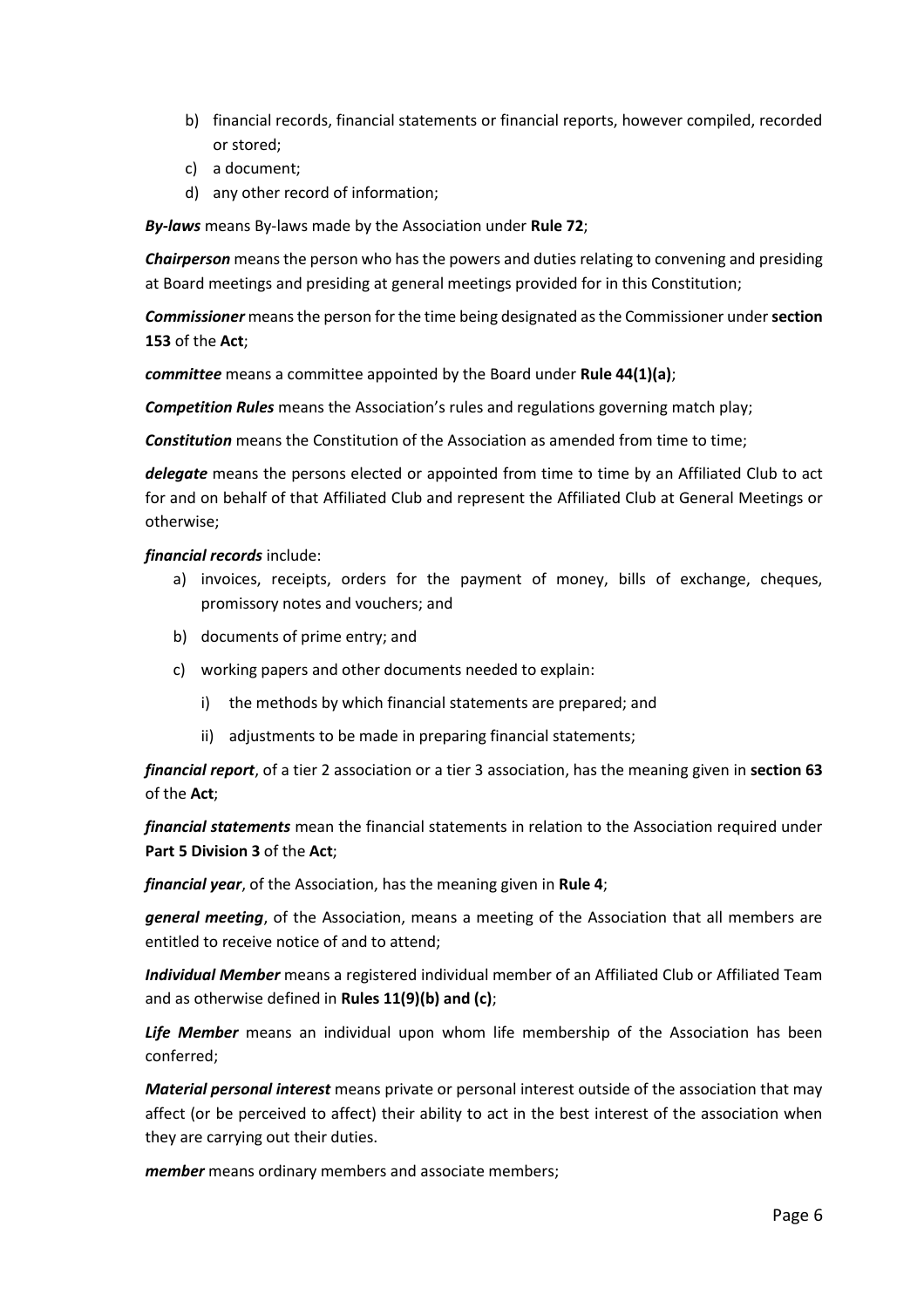*Netball* means the game of Netball as determined by the International Federations of Netball Associations;

*non-delegable duty* means a duty imposed on the Board by the Act or another written law;

*office holder* means a person appointed to a position of office holder under **Rul[e 20](#page-15-1)***;*

*ordinary Board member* means a Board member who is not an office holder of the Association under **Rule 28**;

*ordinary member* means a member with the rights referred to in **Rule 11(5)**;

*person* includes an individual, company, trust, partnership, incorporated Association, organisation and entity;

*President* means the Board member holding office as the President of the Association with the rights and obligations referred to in **Rule 22**;

*register of members* means the register of members referred to in **section 53** of the **Act**;

*Region* means a geographical area endorsed as a Region by Netball WA;

*seal* means the common seal of the Association and includes any official seal of the Association;

*Secretary* means the Board member holding office as the Secretary of the Association with the rights and obligations referred to in **Rule 23**;

*Special General Meeting* means a general meeting of the Association other than the Annual General Meeting as referred to in **Rule 59**;

*special resolution* means a special resolution passed which requires 75% majority vote of the members present and eligible to vote at a general meeting of the Association as per **section 51** of the **Act**;

*surplus property* means property remaining after satisfaction of:

- d) the debts and liabilities of the Association; and
- e) the costs, charges and expenses of winding up or cancelling the incorporation of the Association,

but does not include books relating to the management of the Association;

*tier 1 association* means an incorporated Association to which **section 64(1)** of the **Act** applies;

*tier 2 association* means an incorporated Association to which **section 64(2**) of the **Act** applies;

*tier 3 association* means an incorporated Association to which **section 64(3)** of the **Act** applies;

*Treasurer* means the Board member holding office as the Treasurer of the Association.

## <span id="page-6-0"></span>**4. Financial Year**

- 1) The first financial year of a new Association is to be the period notified to the Commissioner under **section 7(4)(e)** or if relevant **section 29(5)(e)** of the Act.
- 2) Each subsequent financial year of the Association is the period of 12 months commencing at the termination of the first financial year or the anniversary of that termination.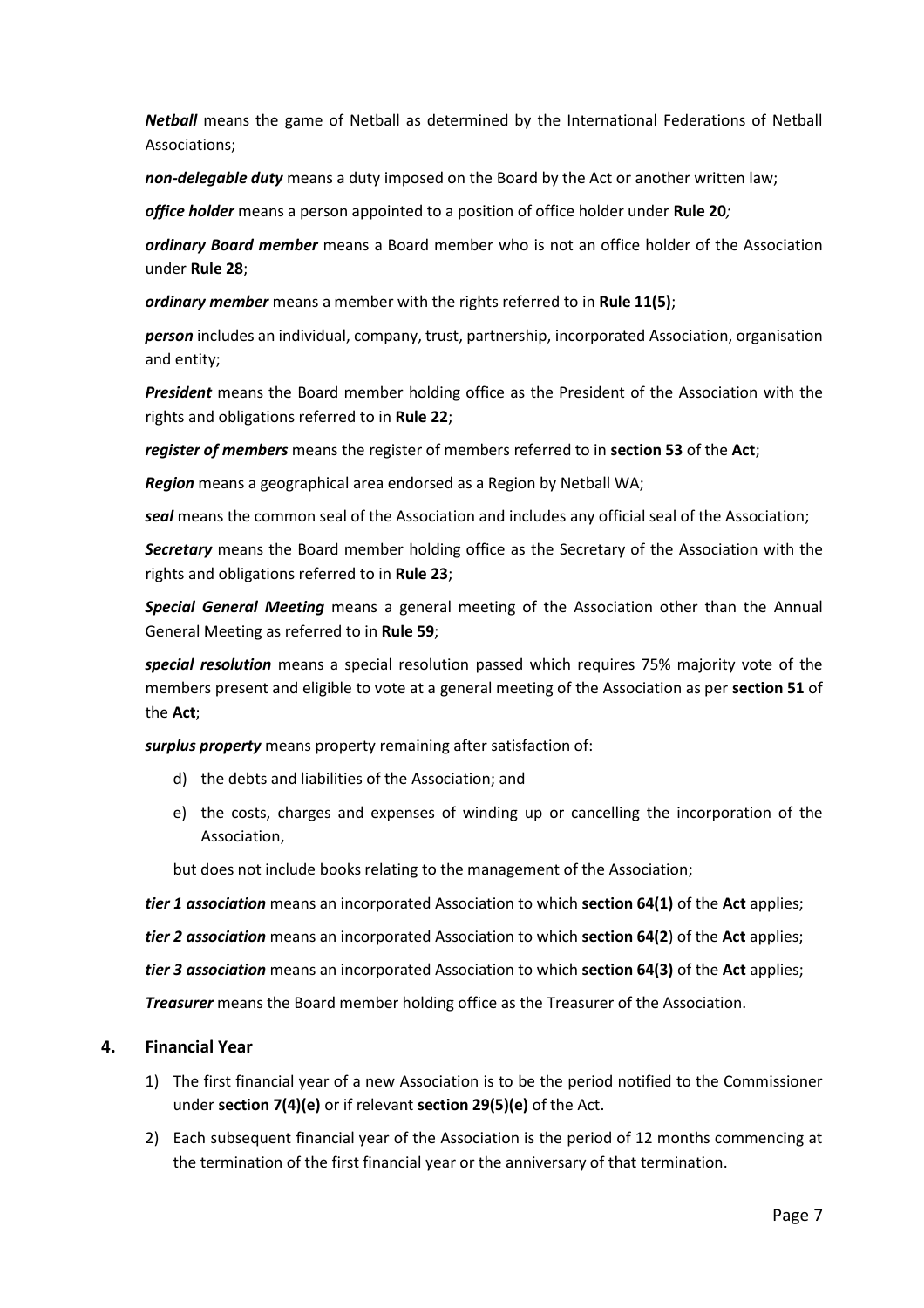3) The Association's financial year will be the period of 12 months commencing on 1 January and ending on 31 December of each year.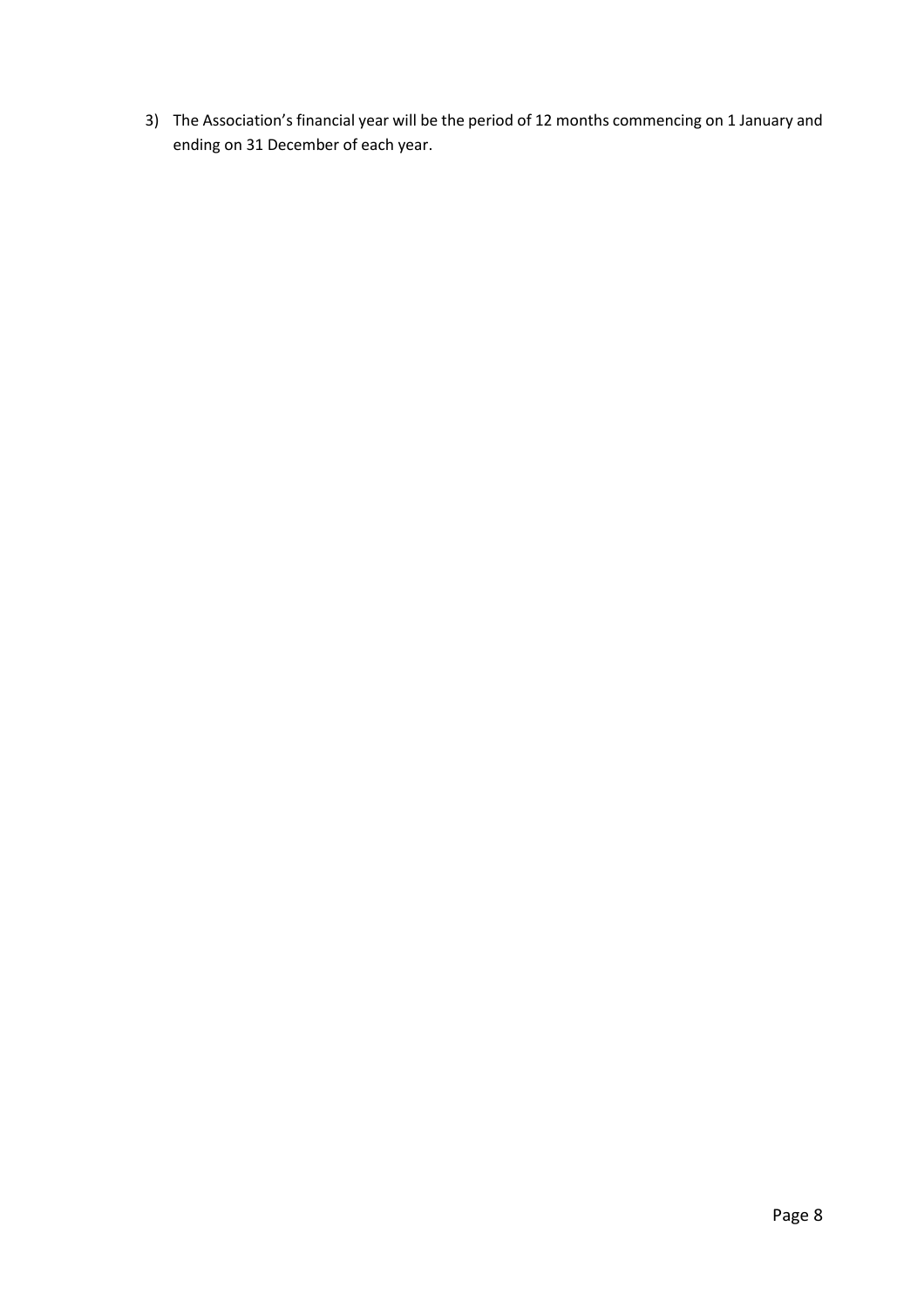## **PART 2 – ASSOCIATION TO BE NOT FOR PROFIT BODY**

#### <span id="page-8-1"></span><span id="page-8-0"></span>**5. Not-for-profit Body**

- 1) The property and income of the Association must be applied solely towards the promotion of the objects or purposes of the Association and no part of that property or income may be paid or otherwise distributed, directly or indirectly, to any member, except in good faith in the promotion of those objects or purposes.
- 2) A payment may be made to a member out of the funds of the Association only if it is authorised under **Rule 5(3)**.
- 3) A payment to a member out of the funds of the Association is authorised if it is:
	- a) the payment in good faith to the member as reasonable remuneration for any services provided to the Association, or for goods supplied to the Association, in the ordinary course of business; or
	- b) the payment of interest, on money borrowed by the Association from the member, at a rate not greater than the cash rate published from time to time by the Reserve Bank of Australia; or
	- c) the payment of reasonable rent to the member for premises leased by the member to the Association; or
	- d) the reimbursement of reasonable expenses properly incurred by the member on behalf of the Association.

#### <span id="page-8-2"></span>**6. Powers of the Association**

The powers conferred on the Association are the same as those conferred by **section 14** of the **Act**, so that subject to the Act, the Association may do all things necessary or convenient for carrying out its objects and purposes, provided reasonable evidence and records are maintained. In particular the Association may:

- 1) Acquire, hold, deal with, and dispose of any real or personal property;
- 2) Open and operate bank accounts;
- 3) Invest its money:
	- a) In any security in which trust monies may lawfully be invested; or
	- b) In any other manner authorised by this Constitution;
- 4) Borrow money upon such terms and conditions as the Association thinks fit;
- 5) Give such security for the discharge of liabilities incurred by the Association as the Association thinks fit;
- 6) Appoint agents to transact any business of the Association on its behalf;
- 7) Enter into any other contract it considers necessary or desirable; and
- 8) May act as trustee and accept and hold real and personal property upon trust but does not have power to do any act or thing as a trustee that, if done otherwise than as a trustee, would contravene the Act or this Constitution.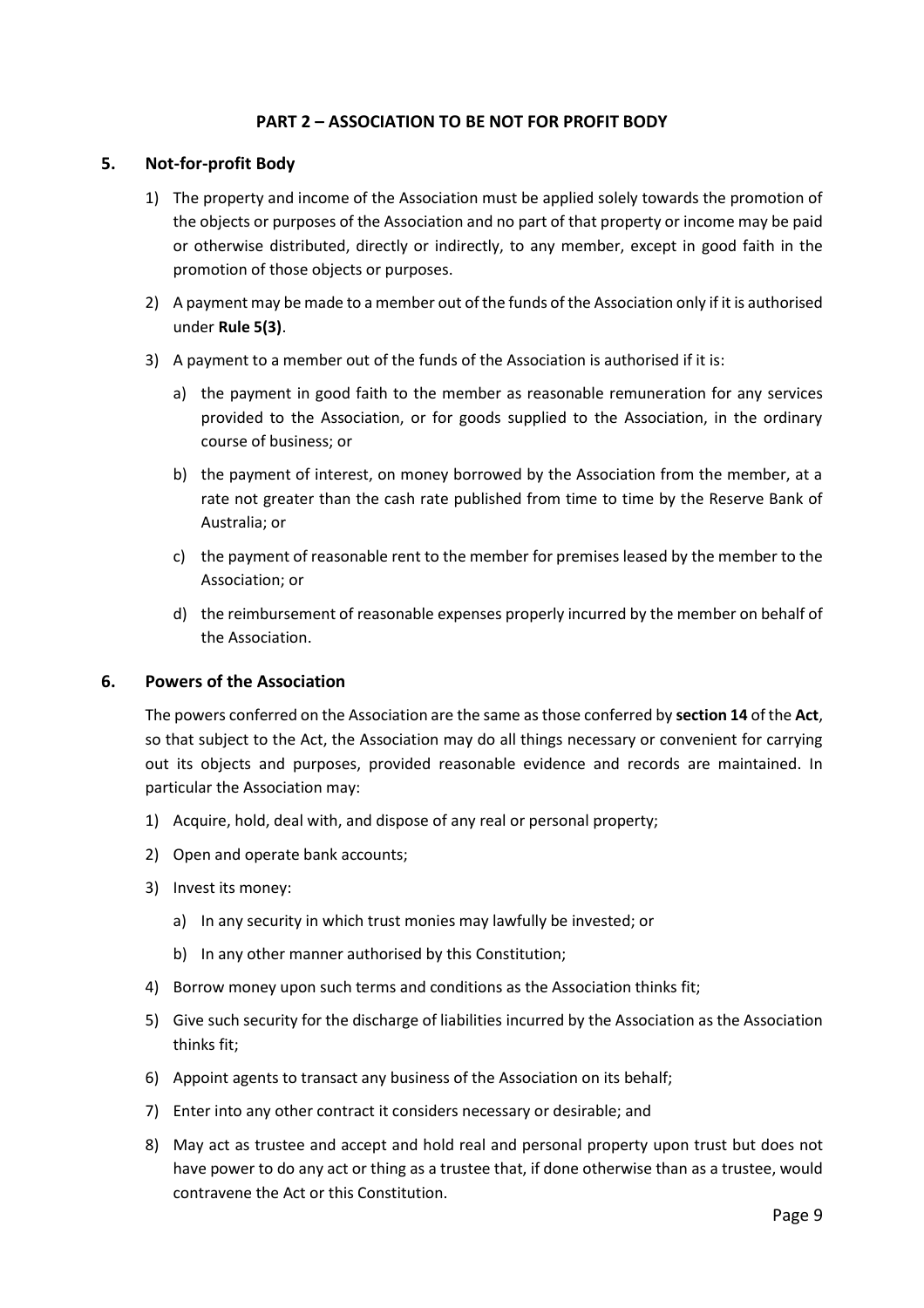## **PART 3 – MEMBERS Division 1 - Membership**

<span id="page-9-1"></span><span id="page-9-0"></span>Under **section 4** and **17** of the **Act** an Association must always have at least 6 members with full voting rights.

## <span id="page-9-2"></span>**7. Eligibility for Membership**

- 1) Any person may apply to become a member who:
	- a) is within one of the classes of membership specified in **Rule [11](#page-10-1)**; and
	- b) supports the objects or purposes of the Association.

## <span id="page-9-3"></span>**8. Applying for Membership**

- 1) A person who wants to become a member must apply through the appropriate written application and meet the eligibility criteria in **Rule [7](#page-9-2)**.
- 2) The application must be signed by the applicant or the approved nominated representative or guardian of the applicant.
- 3) The applicant must specify in the application the class of membership to which the application relates.
- 4) An individual who is a member of an Affiliated Club does not need to separately apply for membership of the Association.

## <span id="page-9-4"></span>**9. Dealing with Membership Applications**

- 1) The Board must consider each application for membership of the Association and decide whether to accept or reject the application.
- 2) Subject to **sub-rule (3)**, the Board must consider applications in the order in which they are received by the Association.
- 3) The Board may delay its consideration of an application if the Board considers that any matter relating to the application needs to be clarified by the applicant or that the applicant needs to provide further information in support of the application.
- 4) The Board must not accept an application unless the applicant:
	- a) is eligible under **Rule [7](#page-9-2)**; and
	- b) has applied under **Rule [8](#page-9-3)**.
- 5) The Board may reject an application even if the applicant:
	- a) is eligible under **Rule [7](#page-9-2)**; and
	- b) has applied under **Rule [8](#page-9-3)**.
- 6) The Board must notify the applicant of the Board's decision to accept or reject the application as soon as practicable after making the decision.
- 7) If the Board rejects the application, the Board is not required to give the applicant its reasons for doing so.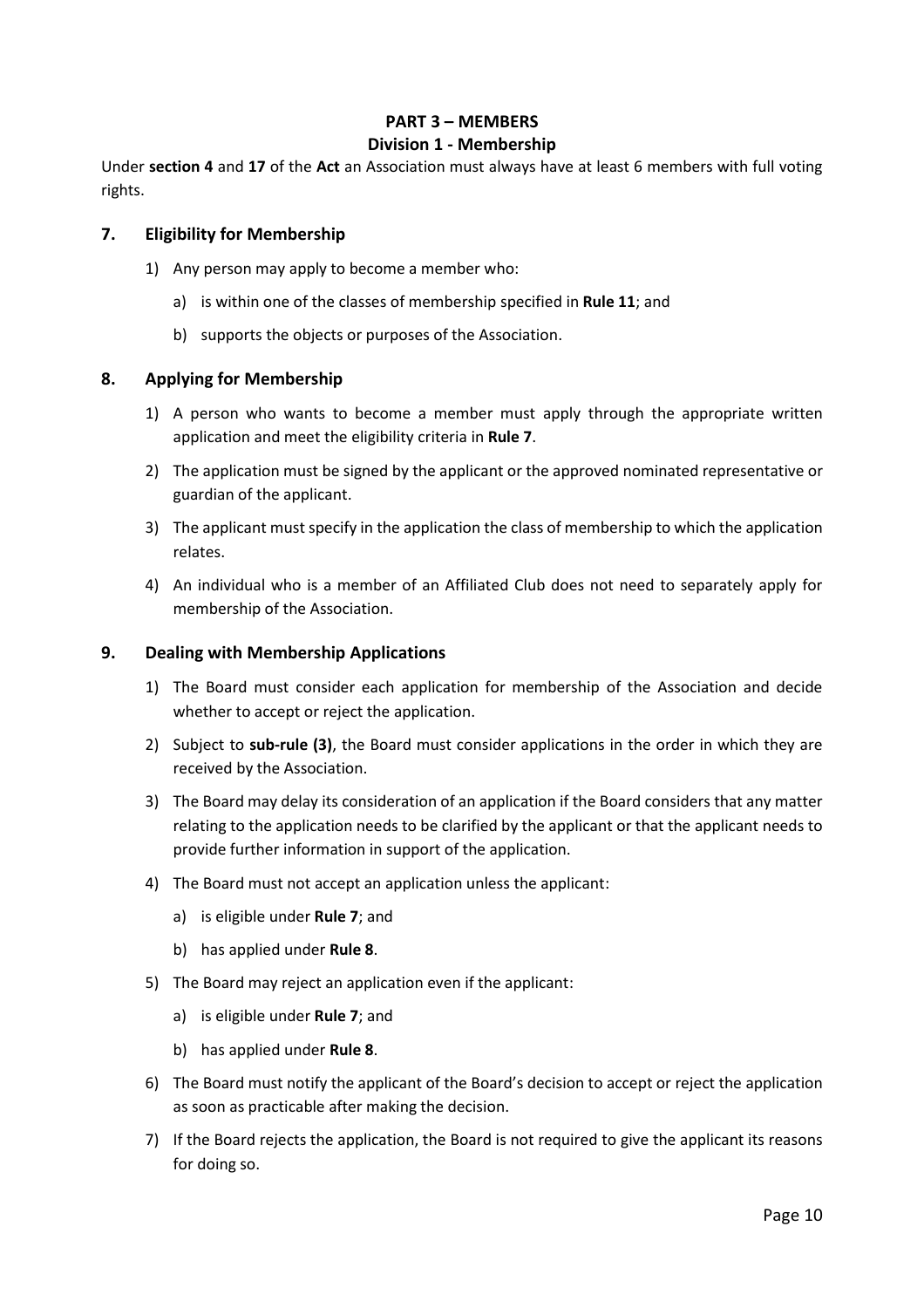#### <span id="page-10-0"></span>**10. Becoming a Member**

- 1) Subject to **sub-rule [\(2\)](#page-10-2)**, an applicant for membership of the Association becomes a member when:
	- a) the Board accepts the application; and
	- b) the applicant pays any membership fees, subscriptions and levies payable to the Association under **Rule 16**.
- <span id="page-10-2"></span>2) An Individual Member of an Affiliated Club becomes a member of the Association when:
	- a) the Affiliated Club accepts the individual's application; and
	- b) the Affiliated Club pays on behalf of the individual any membership fees, subscriptions and levies payable to the Association under **Rule 16**.

## <span id="page-10-1"></span>**11. Classes of Membership**

- 1) The Association consists of ordinary members and any associate members provided for under **sub-rule (2)**.
- 2) The Association may have any class of associate membership approved by resolution at a general meeting.
- 3) An individual who has not reached the age of 18 years is only eligible to be an associate member.
- 4) A person can only belong to one class of associate membership.
- 5) An ordinary member has full voting rights and any other rights conferred on members by this Constitution or approved by resolution at a general meeting or determined by the Board.
- 6) An associate member who is subject to these Rules, shall have the right to receive notice of, may attend General Meetings and speak, but have no right to debate or vote at General Meetings.
- 7) The number of members of any class is not limited unless otherwise approved by resolution at a general meeting.
- 8) Ordinary membership shall be open to:
	- a) Affiliated Clubs: An Affiliated Club is one or more Teams wishing to register as a Club and play interclub matches conducted by the Association.
- 9) Associate membership shall be open to:
	- a) Affiliated Teams: An Affiliated Team is one team wishing to play, otherwise than through an Affiliated Club, interclub matches conducted by the Association. Minimum of seven (7) registered players shall constitute a team;
	- b) Individual (Affiliated Club): individuals that are members of an Affiliated Club and may be playing or non-playing members;
	- c) Individual (Affiliated Team): individuals that are members of an Affiliated Team and may be playing or non-playing members;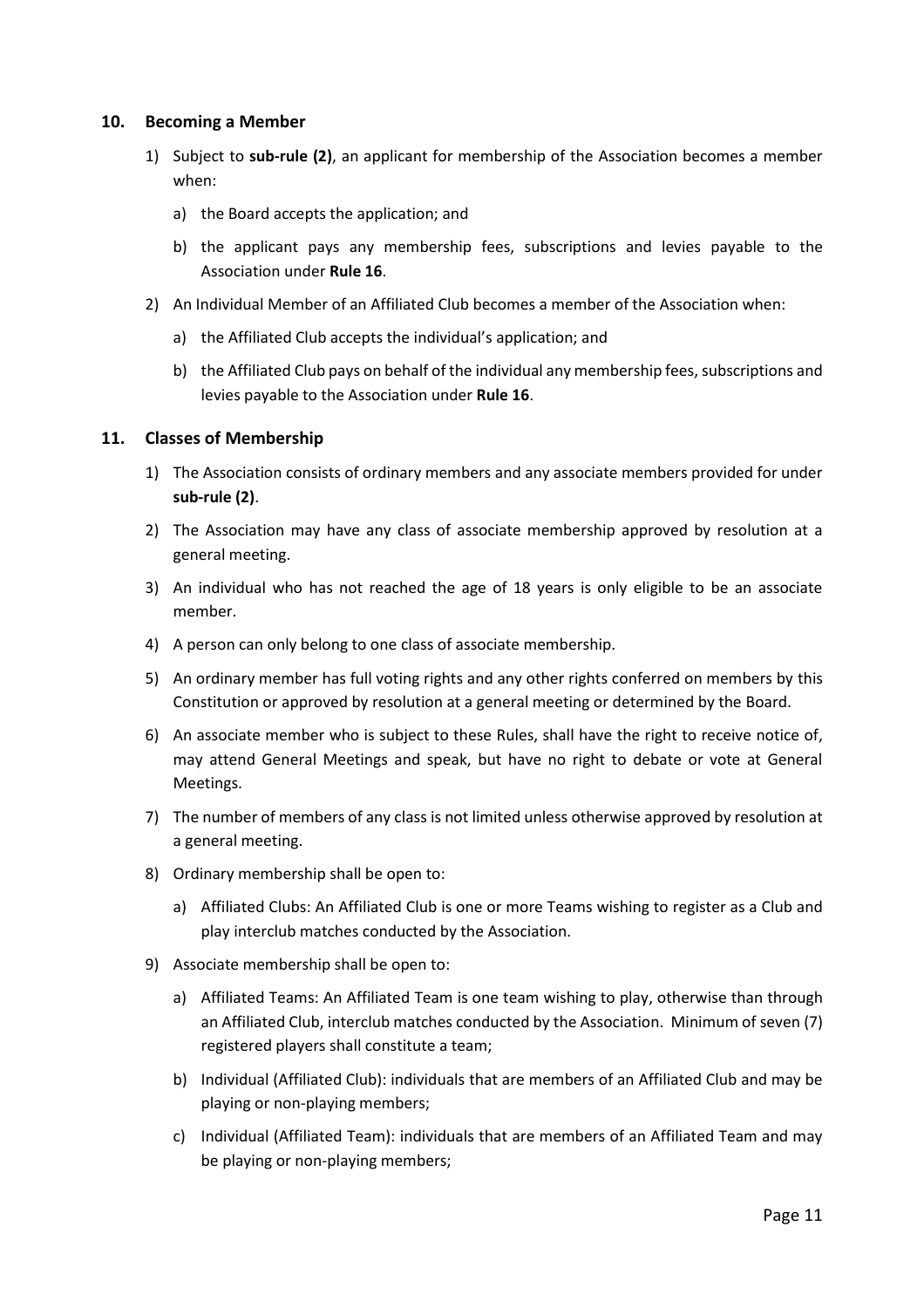- d) Community Officials: include non-playing Umpires, Board Members and other officials as defined by the Association that are not a member of an Affiliated Club or Affiliated Team;
- e) Life Members: individuals as appointed by the membership at an Annual General Meeting:
	- i) The criteria for life membership, as determined by the Board, shall be set out in the By-laws;
	- ii) The Board shall recommend for appointment a Life Member in accordance with the criteria and procedure set out in the By-laws;
	- iii) Conditions, obligations and privileges of life membership shall be as prescribed in the By-laws.

## <span id="page-11-0"></span>**12. Membership Renewal**

Members shall:

- 1) Renew their membership with the Affiliated Club and Association in accordance with the applicable procedures.
- 2) Pay all required registration fees prescribed by Netball WA, the Association and the Affiliated Club.

#### <span id="page-11-1"></span>**13. When Membership Ceases**

- 1) A member ceases to be a member when any of the following takes place:
	- a) for a member who is an individual, the individual dies;
	- b) for a member who is an Affiliated Club, the Affiliated Club is wound up;
	- c) the member resigns from the Association under **Rule 14**;
	- d) the member is expelled from the Association under **Rule 47**;
	- e) the member ceases to be a member under **Rule 16(4)**.
- 2) The Secretary, or Office of the Association, must keep a record, for at least one year after a member ceases to be a member, of the date on which the member ceased to be a member.

#### <span id="page-11-2"></span>**14. Resignation**

- 1) A member may resign from membership of the Association by giving written notice of the resignation to the Secretary, or Office of the Association.
- 2) The resignation takes effect:
	- a) when the Secretary, or Office of the Association receives the notice; or
	- b) if a later time is stated in the notice, at that later time.
- 3) A member who has resigned from membership of the Association remains liable for any fees that are owed to the Association (the *owed amount*) at the time of resignation.
- 4) The owed amount may be recovered by the Association in a court of competent jurisdiction as a debt due to the Association.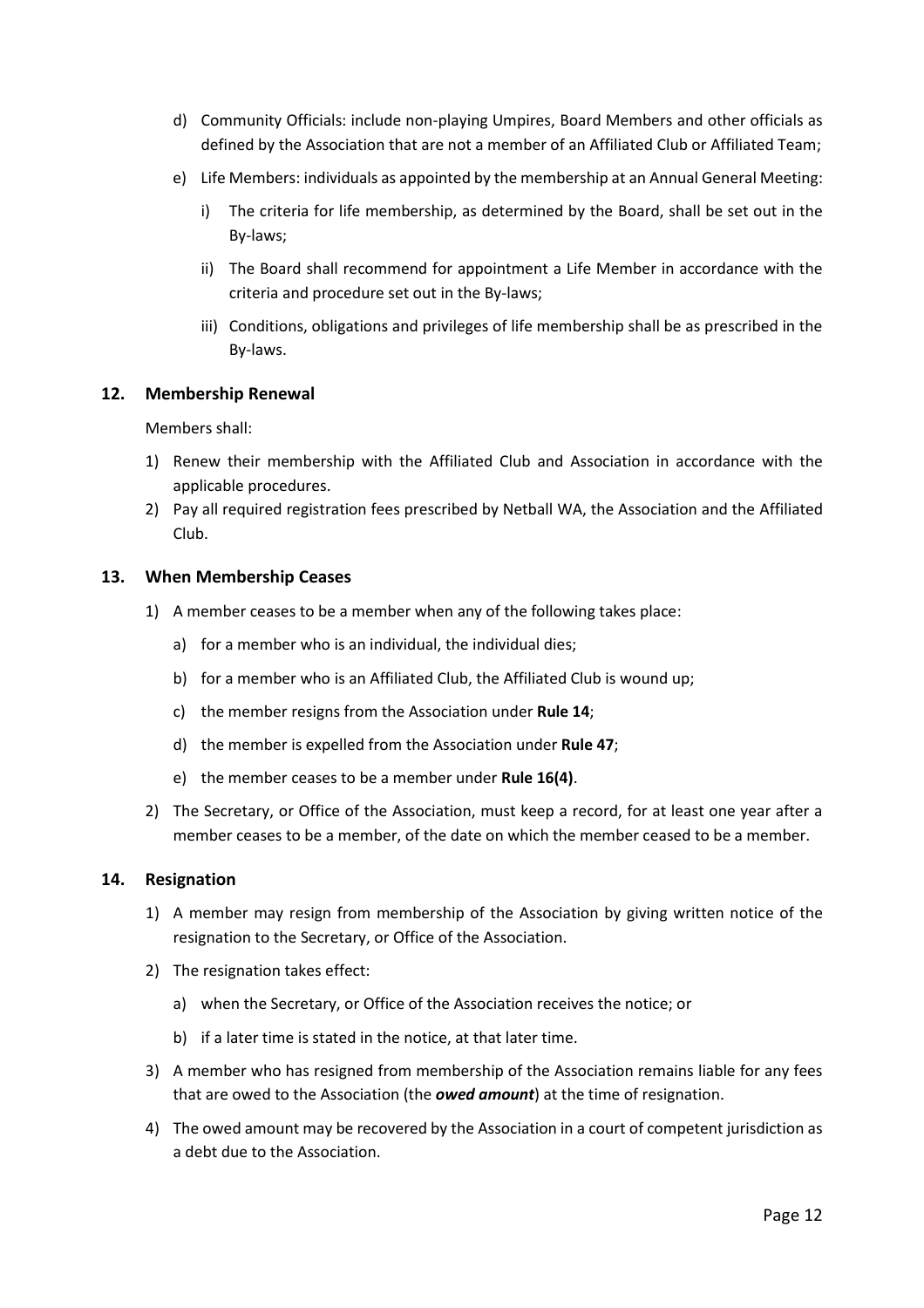5) In the event that an Affiliated Club or an Affiliated Team resigns during a season, the Affiliated Club's or Affiliated Team's members shall be at liberty to transfer their membership and play with any other Affiliated Club or Affiliated Team with the written consent of the Association.

## <span id="page-12-0"></span>**15. Rights Not Transferable**

<span id="page-12-1"></span>The rights of a member are not transferable, with the exception of **Rule 14(5)** and end when membership ceases.

## **Division 2 – Membership fees**

#### <span id="page-12-2"></span>**16. Membership Fees**

- 1) The Board must determine the membership subscription, fees and any levies payable by members to the Association.
- 2) The fees determined under **sub-rule (1)** may be different for different classes of membership.
- 3) A member must pay the membership fee to the Treasurer, or another person authorised by the Board to accept payments, by the due date determined by the Board.
- 4) If a member has not paid the membership fee by the cut-off date as advised, the member ceases to be a member on that date, unless prior written arrangement has been obtained to the contrary, from the Board.
- 5) If a member who has ceased to be a member under **sub-rule (4)** offers to pay the membership fee after the period referred to in that sub-rule has expired:
	- a) the Board may, at its discretion, accept that payment; and
	- b) if the payment is accepted, the person's membership is reinstated from the date the payment is accepted.
- 6) Any member which or who has not paid all monies due and payable by that member to the Association shall (subject to the Board's discretion) have all rights under this Constitution immediately suspended from the expiry of the time prescribed for payment of those monies. Such rights will be suspended until such time as the monies are fully paid or otherwise in the Board's discretion. In the meantime, the member shall have no automatic right to resign from the Association, and shall be dealt with in the Board's discretion, which includes the right to expel, suspend, disqualify, fine, discipline or retain that member as a member, or impose such other conditions or requirements as the Board considers appropriate.

## **Division 3 – Register of members**

#### <span id="page-12-4"></span><span id="page-12-3"></span>**17. Register of Members**

1) The Secretary, or Office of the Association, is responsible for the requirements imposed on the Association under **section 53** of the **Act** to maintain the register of members and record in that register any change in the membership of the Association.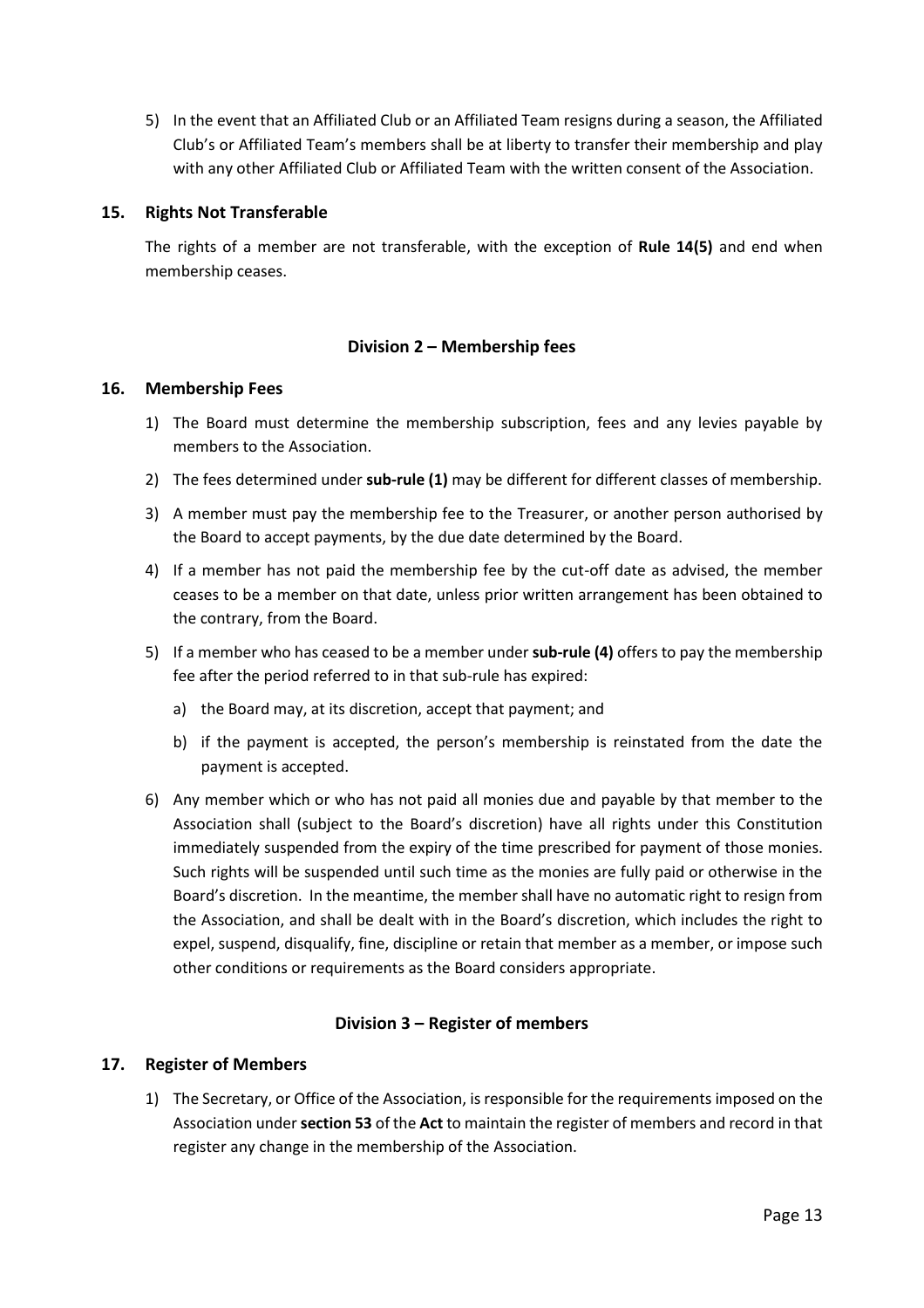- 2) In addition to the matters referred to in **section 53(2)** of the **Act**, the register of members must include the class of membership (if applicable) to which each member belongs and the date on which each member becomes a member.
- 3) The register of members must be kept at a secure place as determined by the Board.
- 4) A member who wishes to inspect the register of members must contact the Secretary, or Office of the Association to make the necessary arrangements.
- 5) If:
	- a) a member inspecting the register of members wishes to make a copy of, or take an extract from, the register under **section 54(2)** of the **Act**; or
	- b) a member makes a written request under **section 56(1)** of the **Act** to be provided with a copy of the register of members,

the Board may require the member to provide a statutory declaration setting out the purpose for which the copy or extract is required and declaring that the purpose is connected with the affairs of the Association and may charge any associated administration costs to comply with the above clause.

## **Division 4 – Affiliation Requirements**

## <span id="page-13-1"></span><span id="page-13-0"></span>**18. Association and Affiliated Clubs**

- 1) Association:
	- a) The Association is a member of Netball WA and is required to administer and develop Netball, subject to the reasonable direction of Netball WA and in accordance with the objects of Netball WA;
	- b) The Association's membership shall include such Affiliated Clubs and Affiliated Teams as are admitted to membership in accordance with this Constitution. The Affiliated Clubs and Affiliated Teams will be required to administer and develop Netball, subject to the reasonable direction of the Association and in accordance with the objects of the Association.
- 2) Compliance of Affiliated Clubs:
	- a) Each Affiliated Club must:
		- i) upon admission to membership, register its colours and uniforms with the Association;
		- ii) at all times operate with, and promote, mutual trust and confidence between the Association and the Affiliated Club's members in pursuit of these objects and at all times act on behalf of and in the interests of the Affiliated Club's members and the sport of Netball;
		- iii) adopt in principle, the objects of the Association and adopt By-laws and Policy which reflect and which are generally in conformity with this Constitution;
		- iv) do all that is reasonably necessary to enable the objects of the Association to be achieved;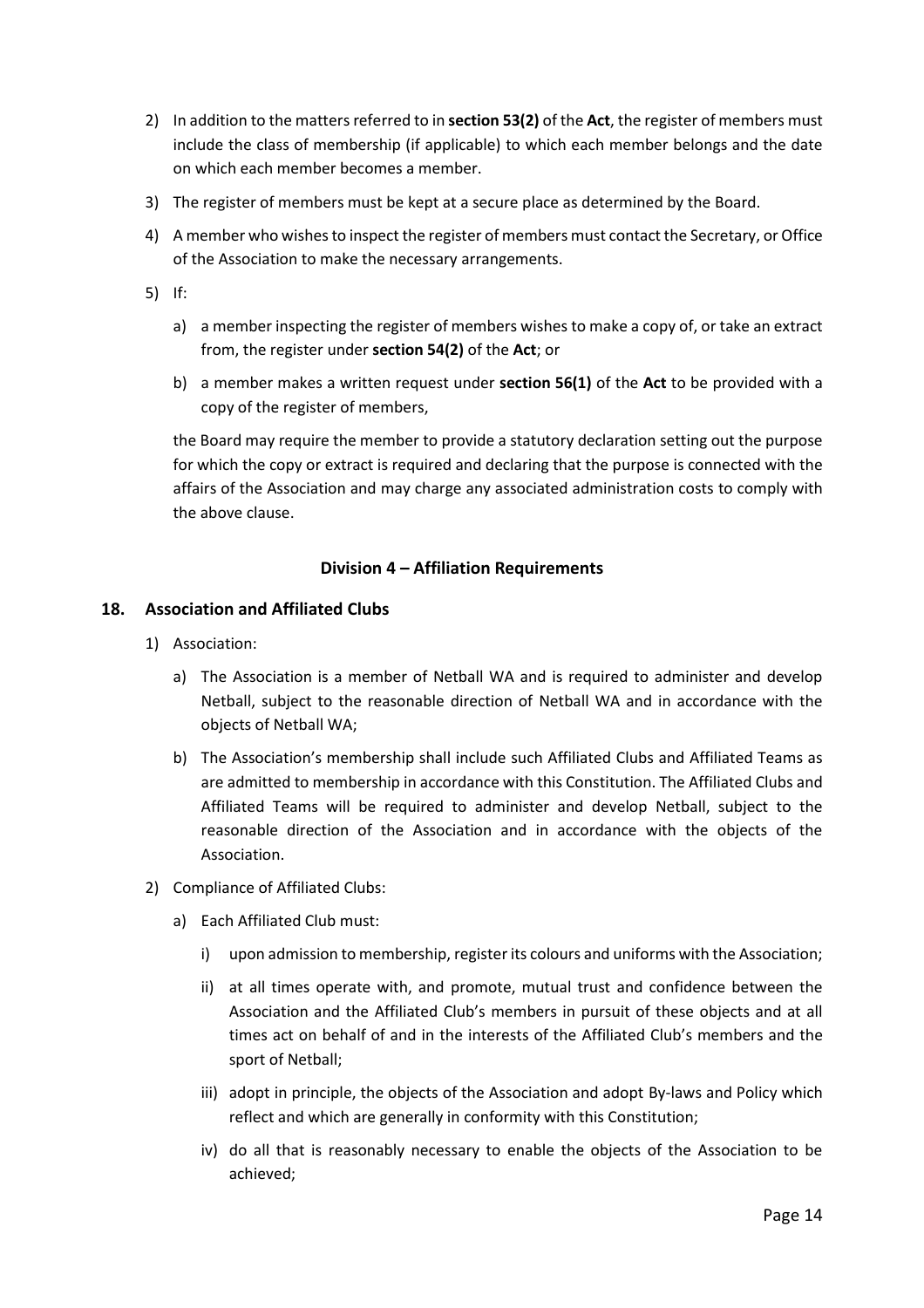- v) comply with the Constitution, By-laws and Policies of the Association;
- vi) comply with the Association's Competition Rules;
- vii) appoint one (1) voting delegate and one (1) substitute voting delegate at any time, provided that the Affiliated Club may change its voting delegate and substitute by notice in writing to the Association; and
- viii) be entitled to one (1) voting delegate at the Annual General Meeting and Special General Meetings.
- b) A delegate must:
	- i) be a member of the Affiliated Club they are delegate for;
	- ii) not be a member of the Association's Board;
	- iii) be empowered by the Affiliated Club to vote at meetings in the best interest of the Affiliated Club;
	- iv) be a delegate for only one (1) Affiliated Club; and
	- v) be at least 18 years of age.
- 3) Register of Members:
	- a) Each Affiliated Club and Affiliated Team shall maintain, in a form and with such details as are acceptable to the Association, a register of all Individual Members and shall provide a copy to the Association upon request;
	- b) The Affiliated Clubs and Affiliated Teams acknowledge that the Association shall:
		- i) use the register supplied by the Affiliated Clubs and Affiliated Teams to maintain its register of members; and
		- ii) provide a copy of the register to Netball WA as requested.

## **PART 4 – BOARD Division 1 – Powers of Board**

#### <span id="page-14-2"></span><span id="page-14-1"></span><span id="page-14-0"></span>**19. Board**

- 1) The Board, as the controlling authority of the Association, shall be responsible for acting on all issues in accordance with the objects of the Association and shall operate for the collective and mutual benefit of the Association and the sport of Netball.
- 2) The Board members are the persons who, as the management Board of the Association, have the power to manage the affairs of the Association.
- 3) Subject to the Act, this Constitution, the By-laws (if any) and any resolution passed at a general meeting, the Board has power to do all things necessary or convenient to be done for the proper management of the affairs of the Association.
- 4) The Board must take all reasonable steps to ensure that the Association complies with the Act, this Constitution and the By-laws (if any).
- 5) The Board must: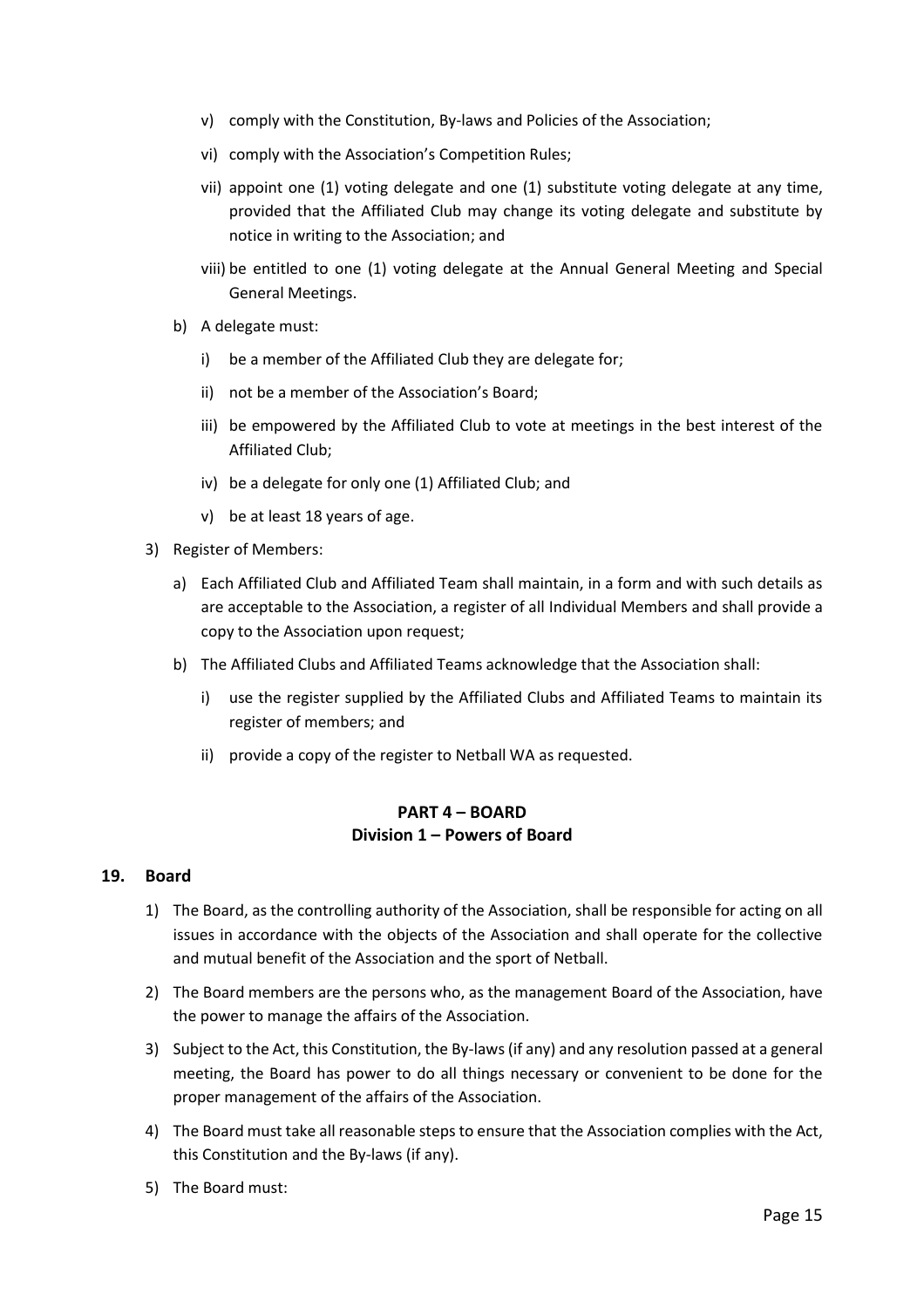- a) adjudicate on all matters brought before it which in any way effect the Association or the game of Netball;
- b) fix fees and subscriptions payable by Affiliated Clubs and decide such levies, rates of fines and charges as it deems necessary and advisable and to enforce payment as per relevant policies, procedures and guidelines;
- c) review the Association's performance in achieving its pre-determined aims and objectives; and
- d) monitor the Association's implementation of policies.

## **Division 2 – Composition of Board of Management and duties of members**

## <span id="page-15-2"></span><span id="page-15-1"></span><span id="page-15-0"></span>**20. Board Members**

- 1) The Board must consist of:
	- a) the office holders of the Association; and
	- b) at least one (1) and not more than three (3) ordinary Board members.
- 2) The following are the office holders of the Association:
	- a) the President;
	- b) the Vice President;
	- c) the Secretary; and
	- d) the Treasurer.
- 3) A person may be a Board member if the person is:
	- a) an individual who has reached 18 years of age;
	- b) an Individual Member;
	- c) eligible under the Act to be a Board member; and
	- d) able to demonstrate to the members knowledge of Netball and its stakeholders and a commitment to the development of Netball.
- 4) A person must not hold two (2) or more of the offices mentioned in **sub-rule (2)** at the same time.
- 5) There must be no more than one (1) person on the Board at any time who are members of the same Affiliated Club or Affiliated Team.
- 6) The following persons must not, without leave of the Commissioner, accept an appointment or act as a member of the Board:
	- a) a person who is, according to the **Interpretation Act 1984 section 13D**, a bankrupt or person whose affairs are under insolvency laws;
	- b) a person who has been convicted, within or outside the State, of Western Australia, of;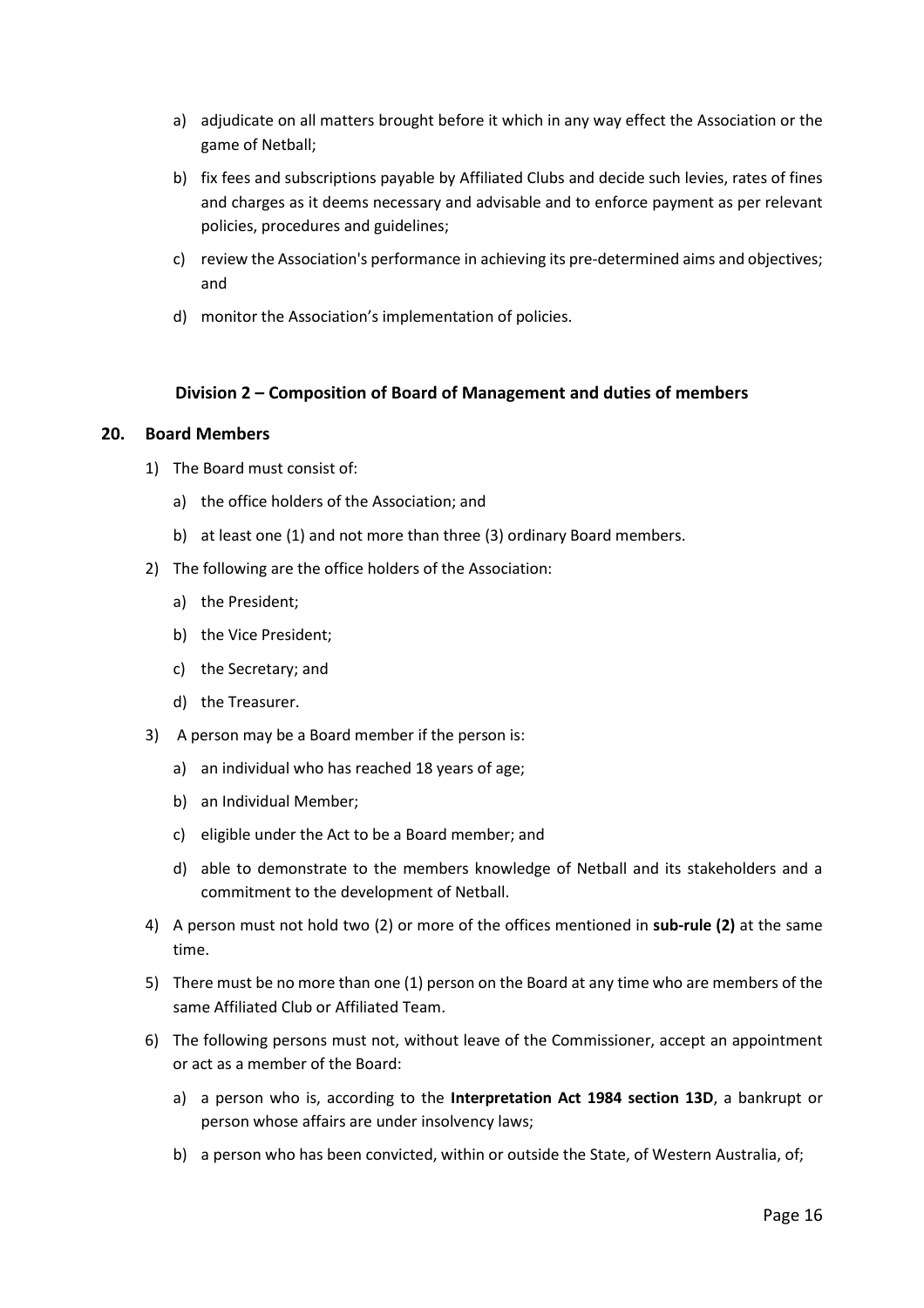- i) an indictable offence in relation to the promotion, formation or management of a body corporate; or
- ii) an offence involving fraud or dishonesty punishable by imprisonment for a period of not less than three months; or
- iii) an offence under **Part 4 Division 3 or section 127 of the Act**;
- c) **Sub-rules (6) (a-b)** only apply for a period of 5 years from the time of the person's conviction, or if the conviction results in a term of imprisonment, from the time of the person's release from custody.

## **21. Duties of Board Members and Officers**

- 1) For the purposes of this rule, "officers" means Board members and those persons who have the ability to influence the Board but who do not hold a formal Board position.
- 2) An officer of the Association must exercise their powers and discharge their duties with a degree of care and diligence that a reasonable person would exercise if that person:
	- a) were an officer of the Association in the Association's circumstances; and
	- b) occupied the office held by, and had the same responsibilities within the Association as, the officer.
- 3) An officer of the Association must exercise their powers and discharge their duties:
	- a) in good faith in the best interests of the Association; and
	- b) for a proper purpose.
- 4) An officer of the Association must not improperly use their position to:
	- a) gain an advantage for the officer or another person; or
	- b) cause detriment to the Association.
- 5) A person who obtains information because the person is, or has been, an officer of the Association must not improperly use the information to:
	- a) gain an advantage for the person or another person; or
	- b) cause detriment to the Association.

#### <span id="page-16-0"></span>**22. President**

- 1) It is the duty of the President to consult with the Secretary, or Office of the Association, regarding the business to be conducted at each Board meeting and general meeting.
- 2) The President takes the role of Chairperson and has the powers and duties relating to convening and presiding at Board meetings and presiding at general meetings provided for in this Constitution. If the President is absent, then the Chairperson is as per **Rule 37(1) or (2)** in the case of Board meetings and **Rule 62 (1) or (2)** in the case of general meetings.

## <span id="page-16-1"></span>**23. Secretary**

The Secretary has the following duties: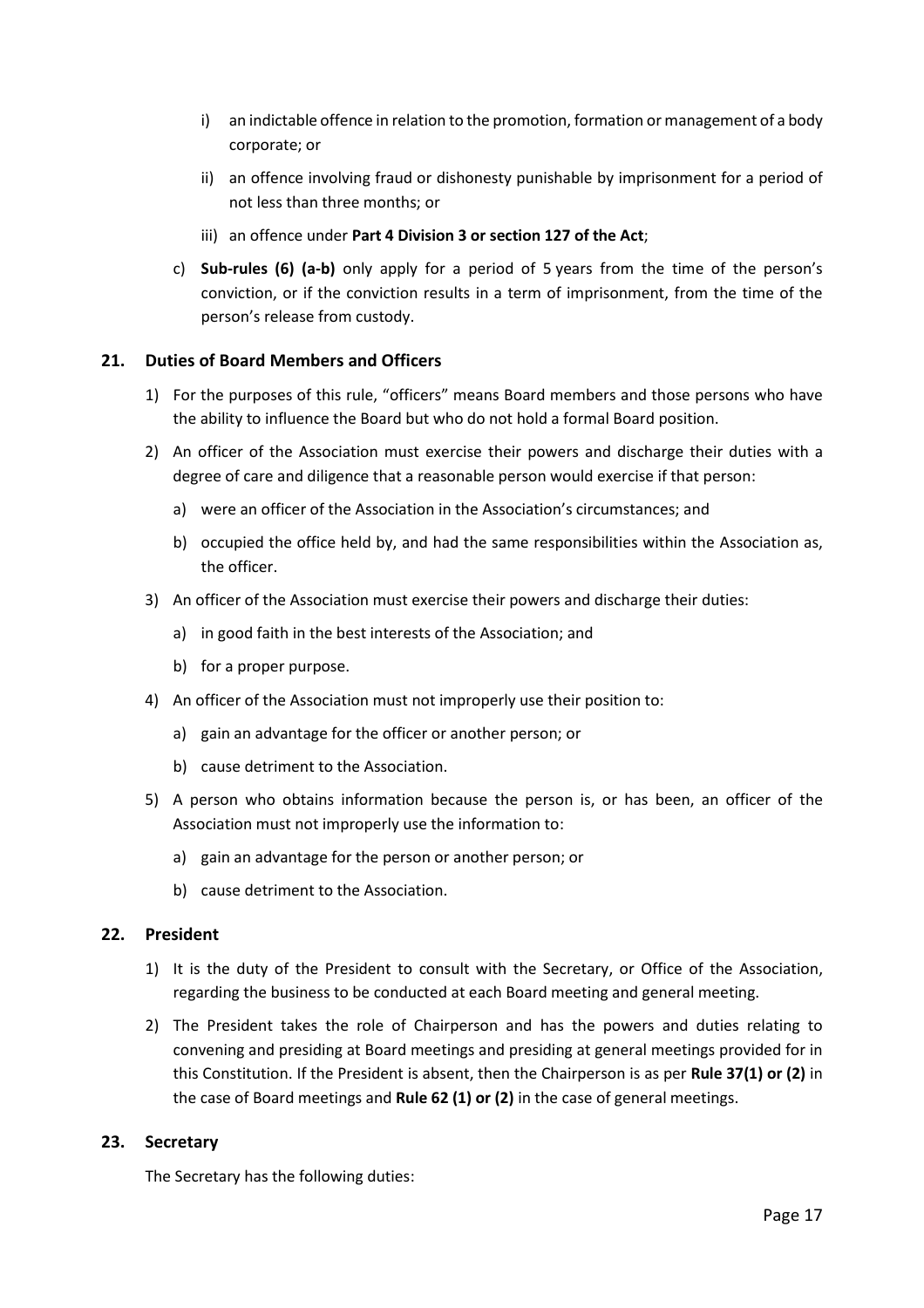- 1) Consulting with the President regarding the business to be conducted at each Board meeting and general meeting.
- 2) Unless another member is authorised by the Board to do so, maintaining on behalf of the Association the register of members, and recording in the register any changes in the membership, as required under **section 53(1)** of the **Act**.
- 3) Maintaining on behalf of the Association an up-to-date copy of this Constitution, as required under section **35(1)** of the **Act**.
- 4) Unless another member is authorised by the Board to do so, maintaining on behalf of the Association a record of Board members and other persons authorised to act on behalf of the Association, as required by **Rule 77**.
- 5) Unless another member is authorised by the Board to do so, ensuring the safe custody of the books of the Association, other than the financial records, financial statements and financial reports, as applicable to the Association.
- 6) Maintaining full and accurate minutes of Board meetings and general meetings.
- 7) Carrying out any other duty given to the Secretary under this Constitution or by the Board.

## <span id="page-17-0"></span>**24. Treasurer**

The Treasurer has the following duties:

- 1) Ensuring that any amounts payable to the Association are collected and issuing receipts for those amounts in the Association's name.
- 2) Ensuring that any amounts paid to the Association are credited to the appropriate account of the Association, as directed by the Board.
- 3) Ensuring that any payments to be made by the Association that have been authorised by the Board or at a general meeting are made on time.
- 4) Ensuring that the Association complies with the relevant requirements of **Part 5** of the **Act**.
- 5) Ensuring the safe custody of the Association's financial records, financial statements and financial reports, as applicable to the Association.
- 6) If the Association is a tier 1 association, coordinating the preparation of the Association's financial statements before their submission to the Association's Annual General Meeting.
- 7) If the Association is a tier 2 association or tier 3 association, coordinating the preparation of the Association's financial report before its submission to the Association's Annual General Meeting.
- 8) Providing any assistance required by an auditor or reviewer conducting an audit or review of the Association's financial statements or financial report under **Part 5 Division 5** of the **Act**.
- <span id="page-17-1"></span>9) Carrying out any other duty given to the Treasurer under this Constitution or by the Board.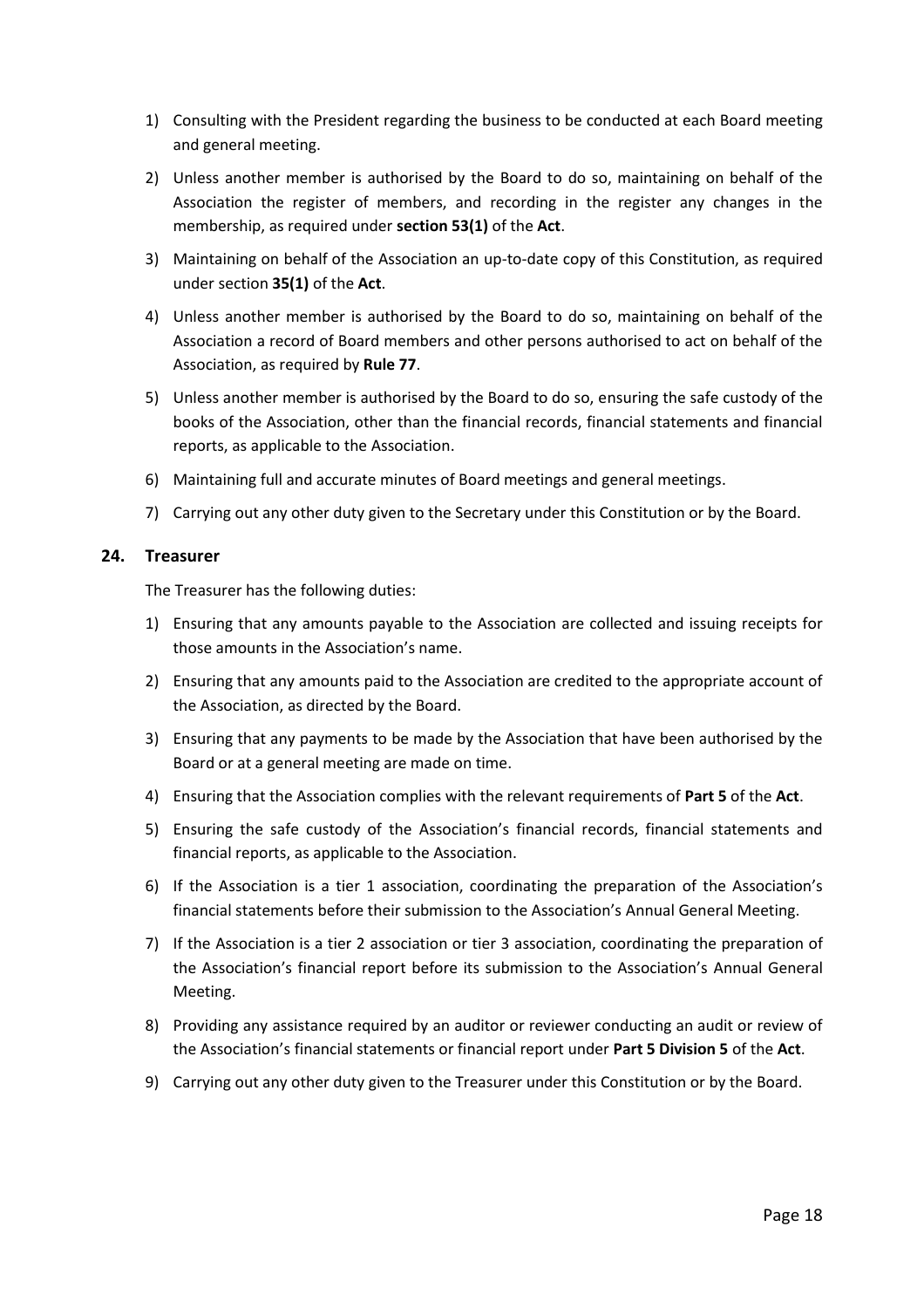## **Division 3 – Election of Board Members and Tenure of Office**

#### <span id="page-18-0"></span>**25. How Members Become Board Members**

A member becomes a Board member if the member:

- 1) Is elected to the Board at a general meeting; or
- 2) Is appointed to the Board by the Board to fill a casual vacancy under **Rule 32**.

#### <span id="page-18-1"></span>**26. Nomination of Board Members**

- 1) At least 21 days before an Annual General Meeting, the Secretary, or Office of the Association, must send written notice to all the members:
	- a) calling for nominations for election to the Board; and
	- b) stating the date by which nominations must be received by the Secretary, or Office of the Association, to comply with **sub-rule (2)**.
- 2) A member who wishes to be considered for election to the Board at the Annual General Meeting must nominate for election by sending written notice of the nomination to the Secretary, or Office of the Association, at least 14 days before the Annual General Meeting.
- 3) The written notice must include a statement by another member in support of the nomination.
- 4) A member may nominate for one specified position of office holder of the Association or to be an ordinary **Board** member.
- 5) A member whose nomination does not comply with this rule is not eligible for election to the Board unless the member is nominated under **Rule 27(2) or Rule 28(1)(b)**.

#### <span id="page-18-2"></span>**27. Election of Office Holders**

- 1) At the Annual General Meeting, a separate election must be held for each position of office holder of the Association.
- 2) If there is no nomination for a position, the Chairperson of the meeting may call for nominations from the ordinary members at the meeting.
- 3) If the number of nominations received for the Board is equal to the number of vacancies to be filled or if there are insufficient nominations received to fill all vacancies on the Board, then those nominated shall be elected.
- 4) If more than one member has nominated for a position, the ordinary members at the meeting must vote via a ballot to decide who is to be elected to the position.
- 5) If the number of nominations is less than the number of vacancies to be filled, those positions can be filled as a casual vacancy under **Rule 32**.
- 6) Each ordinary member present at the meeting may vote for one (1) member who has nominated for the position.
- 7) A member who has nominated for the position may vote for themselves.
- 8) The new President of the Association will take over as the President at the conclusion of the Annual General Meeting.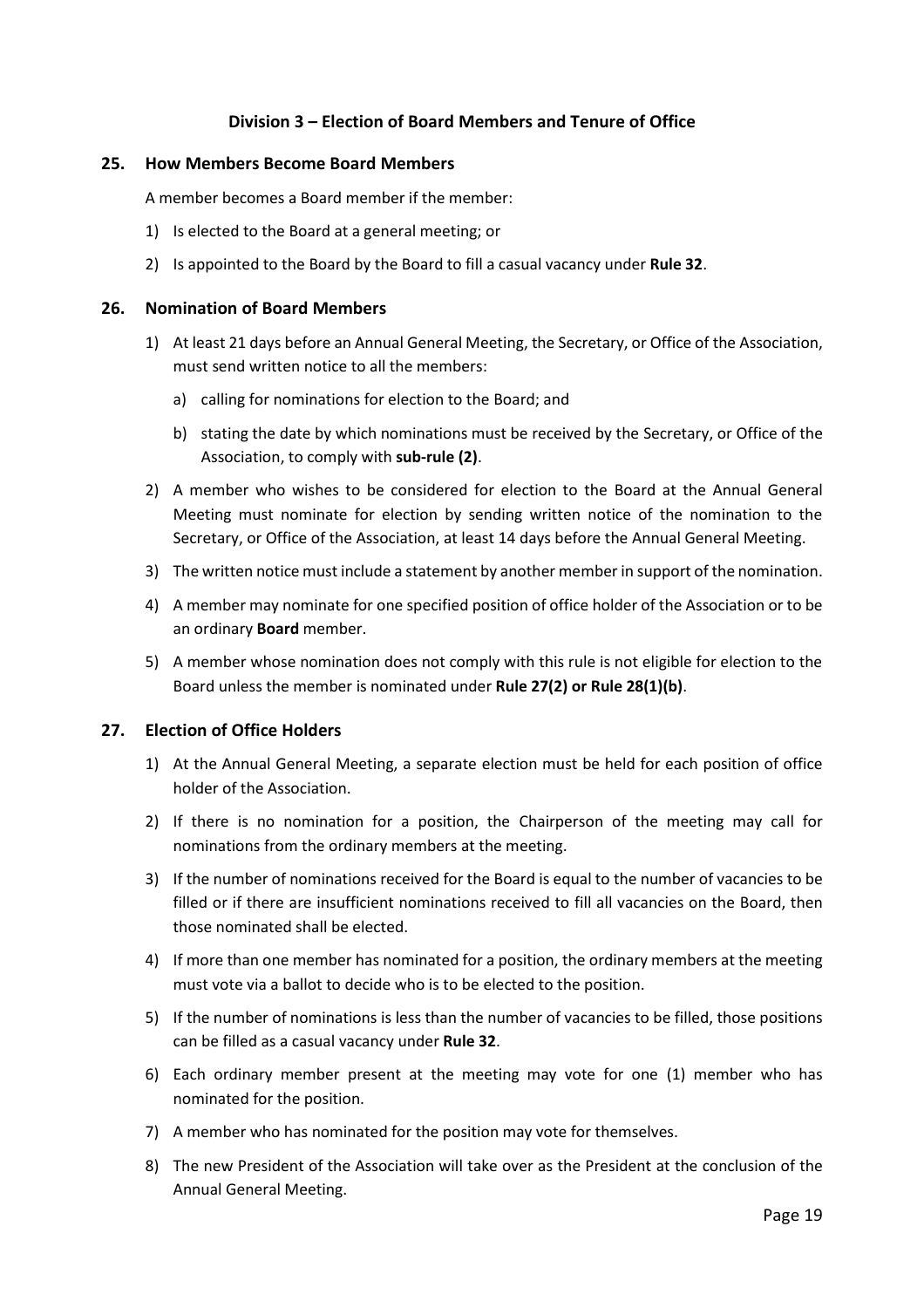#### <span id="page-19-0"></span>**28. Election of Ordinary Board Members**

- 1) If the number of members nominating for the position of ordinary Board member is not greater than the maximum number of ordinary Board positions available, the Chairperson of the meeting:
	- a) must declare each of those members to be elected to the position; and
	- b) may call for further nominations from the ordinary members at the meeting to fill any positions remaining unfilled after the elections under paragraph (a).
	- c) if the number of nominations is less than the number of vacancies to be filled, those positions can be filled as a casual vacancy under **Rule 32**.
- 2) If:
	- a) the number of members nominating for the position of ordinary Board member is greater than the maximum number of ordinary Board positions available; or
	- b) the number of members nominating under **sub-rule (1)(b)** is greater than the number of positions remaining unfilled, the ordinary members at the meeting must vote in accordance with procedures that have been determined by the Board to decide the members who are to be elected to the position of ordinary Board member.
- 3) A member who has nominated for the position of ordinary Board member may vote in accordance with that nomination.

## <span id="page-19-1"></span>**29. Term of Office**

- 1) The term of office of a Board member begins when the member:
	- a) is elected at an Annual General Meeting or under **Rule 28(1)(a)** or **Rule 28 (2)(b)**; or
	- b) is appointed to fill a casual vacancy under **Rule 32**.
	- c) For the purpose of clarity, a "year" is from one AGM to the next AGM.
- 2) Subject to this **Rule 29**, all Board members shall be elected for a term concluding at the end of the second AGM following their election; and elections shall be staggered to avoid the loss of all Board members in the one year.
- 3) At the first AGM following the adoption of the constitution the President, Treasurer and up to two (2) Ordinary Board Members shall be elected for a two-year term, and the Vice President, Secretary, and up to one (1) Ordinary Board Members for a one-year term.
- 4) At the following AGM the Vice President, Secretary and up to one (1) Ordinary Board Members shall be elected for a two-year term.
- 5) A Board member may be re-elected, provided they hold office for no more than two (2) consecutive terms.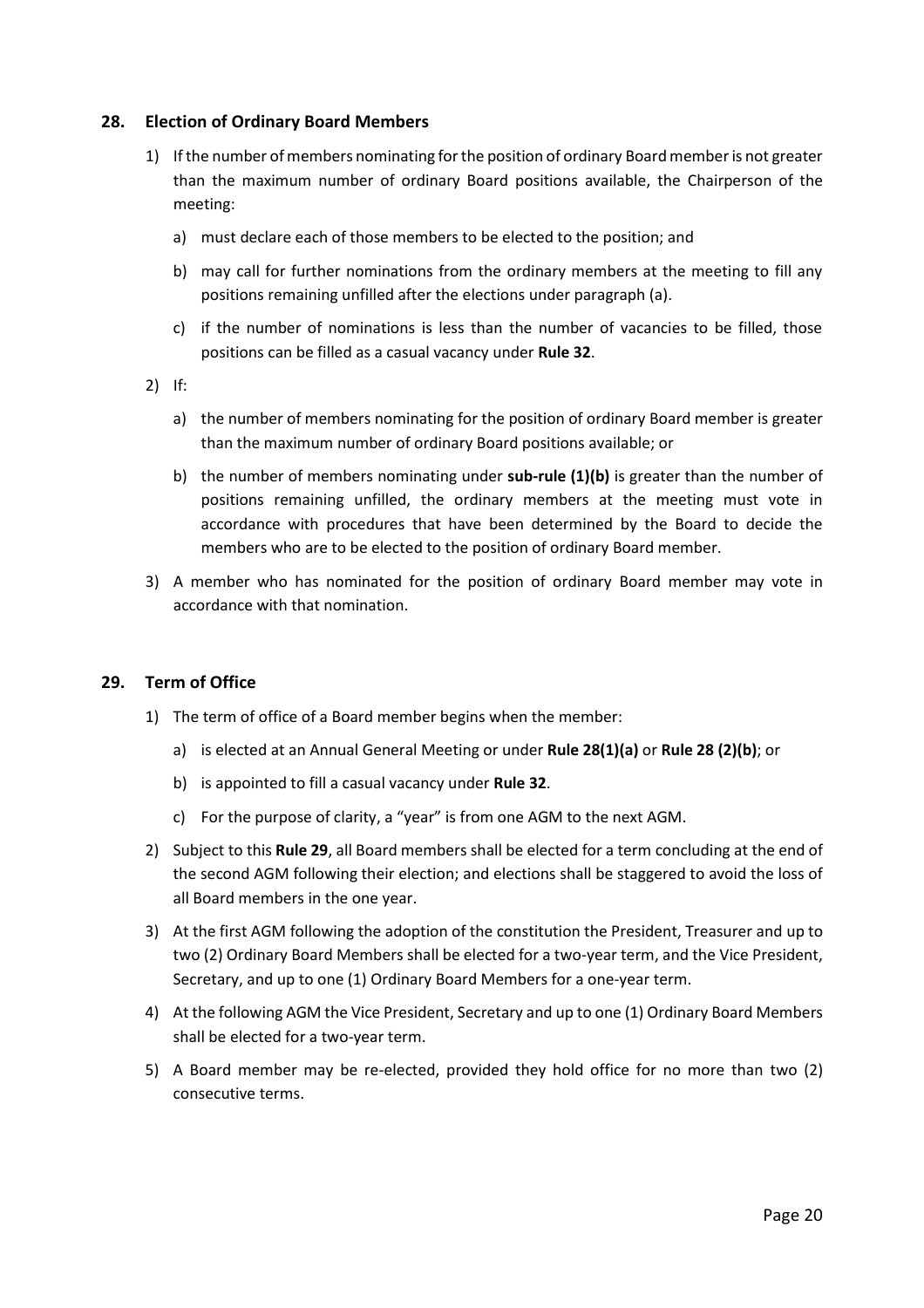#### <span id="page-20-0"></span>**30. Resignation and Removal from Office**

- 1) A Board member may resign from the Board by written notice given to the Secretary or, if the resigning member is the Secretary, given to the President.
- 2) The resignation takes effect:
	- a) when the notice is received by the Secretary or President; or
	- b) if a later time is stated in the notice, at the later time.
- 3) At a general meeting, the Association may by resolution:
	- a) remove a Board member from office; and
	- b) elect a member who is eligible under **Rule 20 (3)** to fill the vacant position.
- 4) A Board member who is the subject of a proposed resolution under **sub-rule (3)(a**) may make written representations (of a reasonable length) to the Secretary or President and may ask that the representations be provided to the members.
- 5) The Secretary or President may give a copy of the representations to each member or, if they are not so given, the Board member may require them to be read out at the general meeting at which the resolution is to be considered.

## <span id="page-20-1"></span>**31. When Membership of Board Ceases**

- 1) A person ceases to be a Board member if the person/s:
	- a) appointed term expires
	- b) dies or otherwise ceases to be a member; or
	- c) resigns from the Board or is removed from office under **Rule 30**; or
	- d) becomes ineligible to accept an appointment or act as a Board member under **section 39** of the **Act**;
	- e) becomes permanently unable to act as a Board member because of a mental or physical disability; or
	- f) fails to attend 3 consecutive Board meetings, of which the person has been given notice, without having notified the Board that the person will be unable to attend.
- 2) Where a person ceases to be a member of the Board, the person must, as soon as practicable after their membership ceases, deliver to a member of the Board all of the relevant documents and records they hold pertaining to the management of the Association's affairs.

## <span id="page-20-2"></span>**32. Filling Casual Vacancies**

- 1) The Board may appoint a member who is eligible under **Rule 20(3)** to fill a position on the Board that:
	- a) has become vacant under **Rule 31**; or
	- b) was not filled by election at the most recent Annual General Meeting or under **Rule 30(3)(b)**.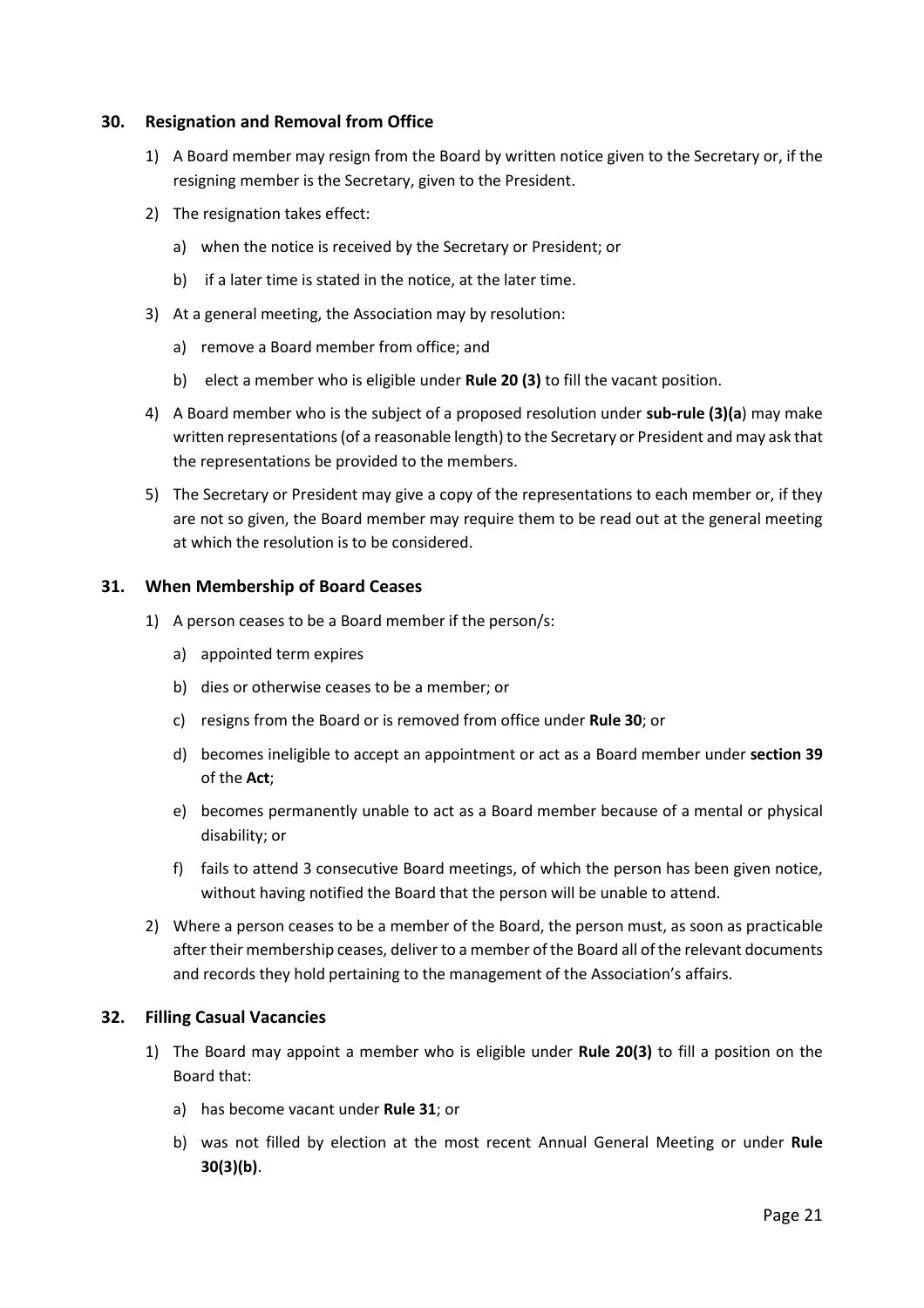- 2) If the position of Secretary becomes vacant, the Board must appoint a member who is eligible under **Rule 20(3)** to fill the position within 14 days after the vacancy arises.
- 3) Subject to the requirement for a quorum under **Rule 40**, the Board may continue to act despite any vacancy in its membership.
- 4) If there are fewer Board members than required for a quorum under **Rule 40**, the Board may act only for the purpose of:
	- a) appointing Board members under this rule; or
	- b) convening a general meeting.

## <span id="page-21-0"></span>**33. Validity of Acts**

The acts of a Board or committee, or of a Board member or member of a committee, are valid despite any defect that may afterwards be discovered in the election, appointment or qualification of a Board member or member of a committee.

## <span id="page-21-1"></span>**34. Payments to Board Members**

- 1) Provided correct evidence is supplied for the expenditure, such as tax invoices and with prior approval from the Board, a Board member is entitled to be paid out of the funds of the Association for any out-of-pocket expenses for travel and accommodation properly incurred in connection with the Association's business.
- 2) Honorariums, to a value to be determined by unanimous resolution of the Association, may be paid to a Board member for real services rendered. Honorarium values can be set and revisited throughout the term and represented to the Board for approval

#### **Division 4 – Board meetings**

#### <span id="page-21-3"></span><span id="page-21-2"></span>**35. Board Meetings**

- 1) The Board must meet at least six (6) times in each year on the dates and at the times and places determined by the Board.
- 2) The date, time and place of the first Board meeting must be determined by the Board members as soon as practicable after the Annual General Meeting at which the Board members are elected.
- 3) Special Board meetings may be convened by the President or any 2 Board members.

#### <span id="page-21-4"></span>**36. Notice of Board Meetings**

- 1) Notice of each Board meeting must be given to each Board member at least 48 hours before the time of the meeting.
- 2) The notice must state the date, time and place of the meeting and must describe the general nature of the business to be conducted at the meeting.
- 3) Unless **sub-rule (4)** applies, the only business that may be conducted at the meeting is the business described in the notice.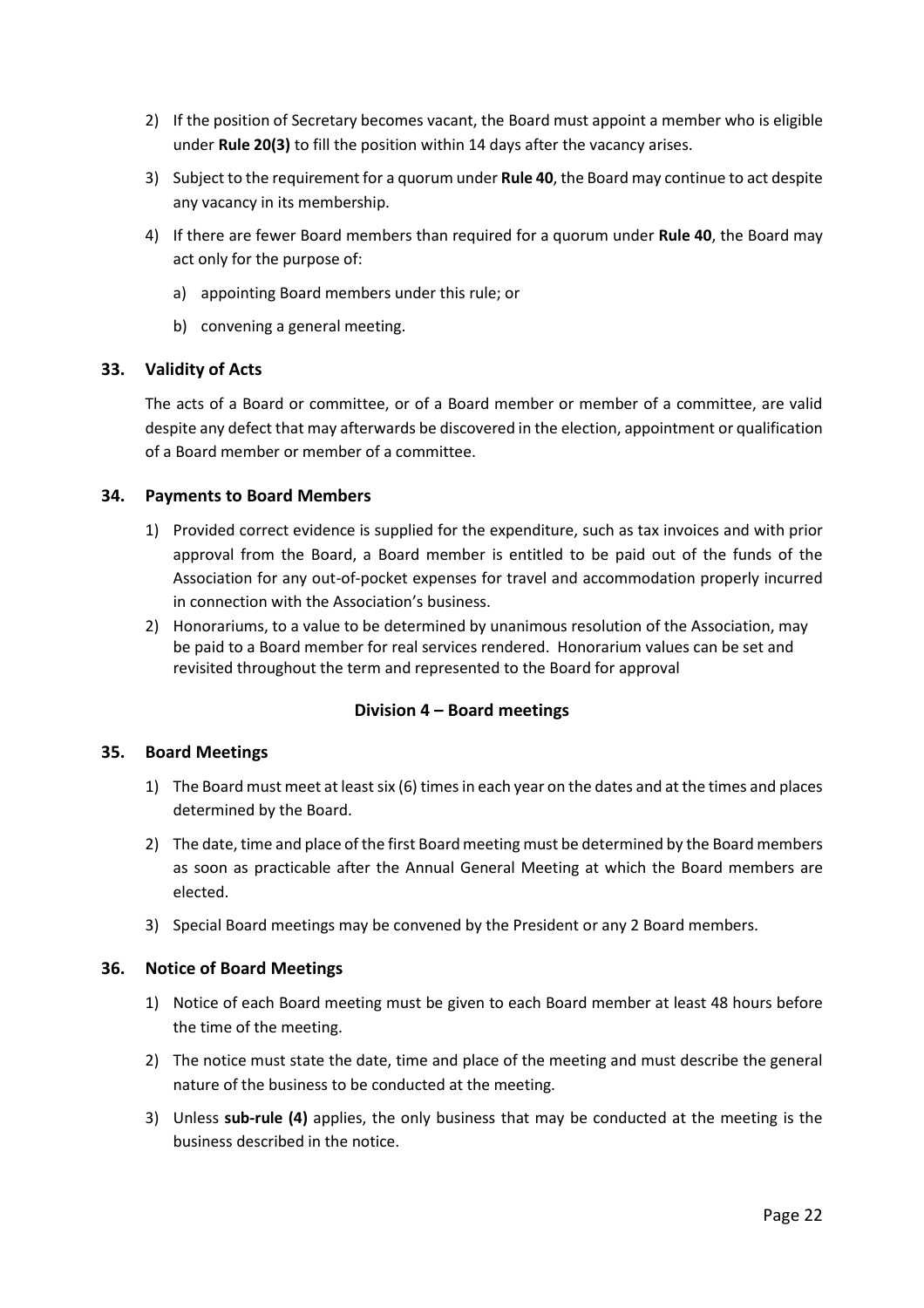4) Urgent business that has not been described in the notice may be conducted at the meeting if the Board members at the meeting unanimously agree to treat that business as urgent.

#### <span id="page-22-0"></span>**37. Procedure and Order of Business**

- 1) The President or, in the President's absence, the Vice-President must preside as Chairperson of each Board meeting.
- 2) If the President and Vice-President are absent or are unwilling to act as Chairperson of a meeting, the Board members at the meeting must choose one of them to act as Chairperson of the meeting.
- 3) The procedure to be followed at a Board meeting must be determined from time to time by the Board.
- 4) The order of business at a Board meeting may be determined by the Board members at the meeting.
- 5) A member or other person who is not a Board member may attend a Board meeting if invited to do so by the Board.
- 6) A person invited under **sub-rule (5)** to attend a Board meeting:
	- a) has no right to any agenda, minutes or other document circulated at the meeting; and
	- b) must not comment about any matter discussed at the meeting unless invited by the Board to do so; and
	- c) cannot vote on any matter that is to be decided at the meeting.

#### <span id="page-22-1"></span>**38. Material Personal Interests of Board Members**

- 1) A Board member who has a material personal interest in a matter being considered at a Board meeting must:
	- a) as soon as they become aware of that interest, disclose the nature and extent of their interest to the Board; and
	- b) disclose the nature and extent of the interest at the next general meeting of the Association.
- 2) This rule does not apply in respect of a material personal interest:
	- a) that exists only because the member:
		- i) is an employee of the Association; or
		- ii) is a member of a class of persons for whose benefit the Association is established; or
		- iii) that the member has in common with all, or a substantial proportion of, the members of the Association.
- 3) A member of the Board who has a material personal interest in a matter being considered at a meeting of the Board must not be present while the matter is being considered at the meeting or vote on the matter.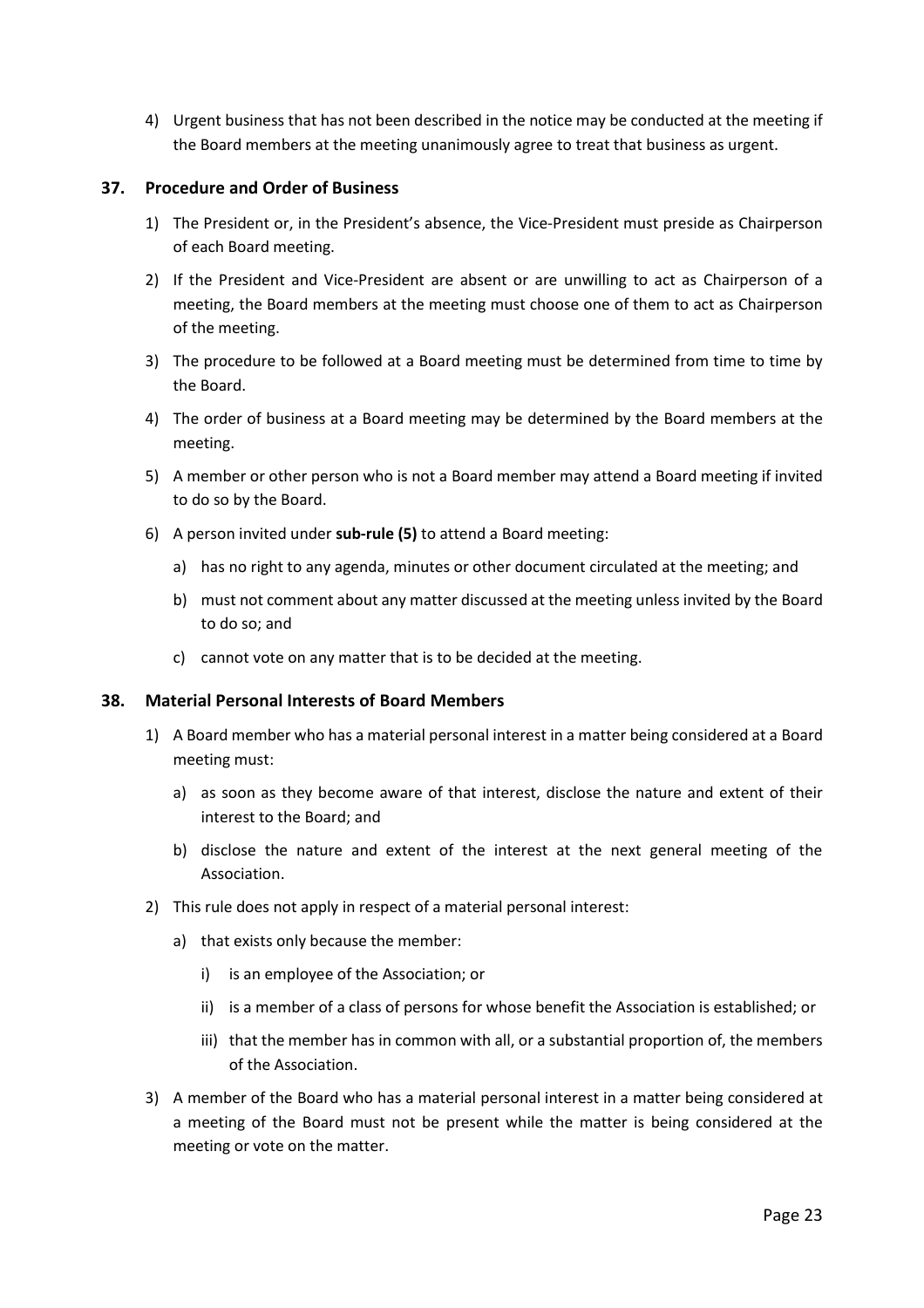4) The Association must record every disclosure made by a Board member of a material personal interest in the minutes of the Board meeting at which the disclosure is made.

## <span id="page-23-0"></span>**39. Use of Technology to be Present at Board Meetings**

- 1) The presence of a Board member at a Board meeting need not be by attendance in person but may be by that Board member and each other Board member at the meeting being simultaneously in contact by telephone or other means of instantaneous communication.
- 2) A member who participates in a Board meeting as allowed under **sub-rule (1)** is taken to be present at the meeting and, if the member votes at the meeting, the member is taken to have voted in person.

## <span id="page-23-1"></span>**40. Quorum for Board Meetings**

- 1) At meetings of the Board the number of Board members whose presence or participation is required to constitute a quorum is the majority which is defined as 50% of the Board plus 1.
- 2) Subject to **Rule 32(4),** no business is to be conducted at a Board meeting unless a quorum is present.
- 3) If a quorum is not reached, the meeting may still proceed inquorate for discussions purposes only. However, no decisions may be finalised, ratified or business concluded. Minutes must be kept and distributed as usual.

## <span id="page-23-2"></span>**41. Voting at Board Meetings**

- 1) Each Board member present at a Board meeting has one (1) vote on any question arising at the meeting.
- 2) A motion is carried if a majority of the Board members present at the Board meeting vote in favour of the motion.
- 3) If the votes are divided equally on a question, the Chairperson of the meeting has a second or casting vote.

## <span id="page-23-3"></span>**42. Minutes of Board Meetings**

- 1) The Board must ensure that minutes are taken and kept of each Board meeting.
- 2) The minutes must record the following:
	- a) the names of the Board members present at the meeting;
	- b) the name of any person attending the meeting under **Rule 37(5)**;
	- c) the business considered at the meeting;
	- d) any motion on which a vote is taken at the meeting and the result of the vote;
	- e) any details relating to the disclosure of a Board member's material personal interest in a matter being considered at a Board meeting.
- 3) The minutes of a Board meeting must be entered in the Association's minute file within 30 days after the meeting is held.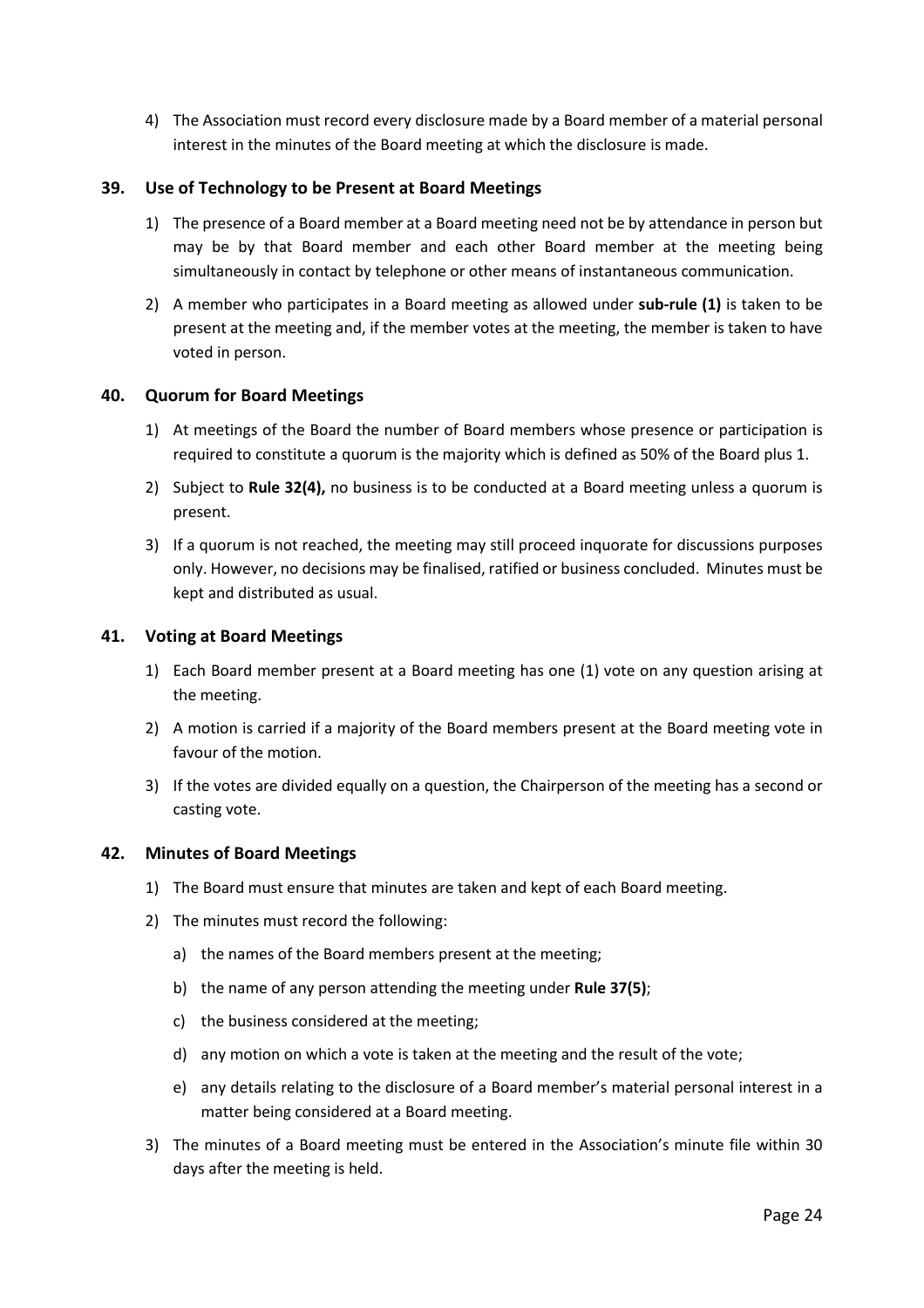- 4) The President must ensure that the minutes of a Board meeting are reviewed and signed as correct by:
	- a) the Chairperson of the meeting; or
	- b) the Chairperson of the next Board meeting.
- 5) When the minutes of a Board meeting have been signed as correct, they are, until the contrary is proved, evidence that:
	- a) the meeting to which the minutes relate was duly convened and held; and
	- b) the matters recorded as having taken place at the meeting took place as recorded; and
	- c) any appointment purportedly made at the meeting was validly made.

## <span id="page-24-0"></span>**43. Circular Resolutions Without a Meeting**

- 1) Subject to **Rule 43(2)**, the Board may pass a circular resolution without a Board meeting being held.
- 2) The Board must not pass a circular resolution in relation to any of the following matters:
	- a) the removal of an auditor;
	- b) the appointment or removal a Board member; and
	- c) a matter that must be dealt with by special resolution.
- 3) A circular resolution is passed if all the Board members entitled to vote on the resolution sign or otherwise agree to the resolution in the manner set out in **Rule 43(4).**
- 4) Each Board member may sign:
	- a) a single document setting out the resolution and containing a statement that they agree to the resolution; or
	- b) separate copies of that document, provided that the wording of the resolution is the same in each copy.
- 5) The Association may send a circular resolution by electronic means to the Board members and the Board members may agree to the resolution by sending an electronic reply to that effect, including the text of the resolution in their reply.

## **Division 5 – Committees and subsidiary positions**

#### <span id="page-24-2"></span><span id="page-24-1"></span>**44. Committees and Subsidiary Positions**

- 1) To help the Board in the conduct of the Association's business, the Board may, in writing, do either or both of the following:
	- a) appoint one or more committees;
	- b) create one or more subsidiary positions and appoint people to those positions.
- 2) A committee may consist of the number of people, whether or not members, that the Board considers appropriate.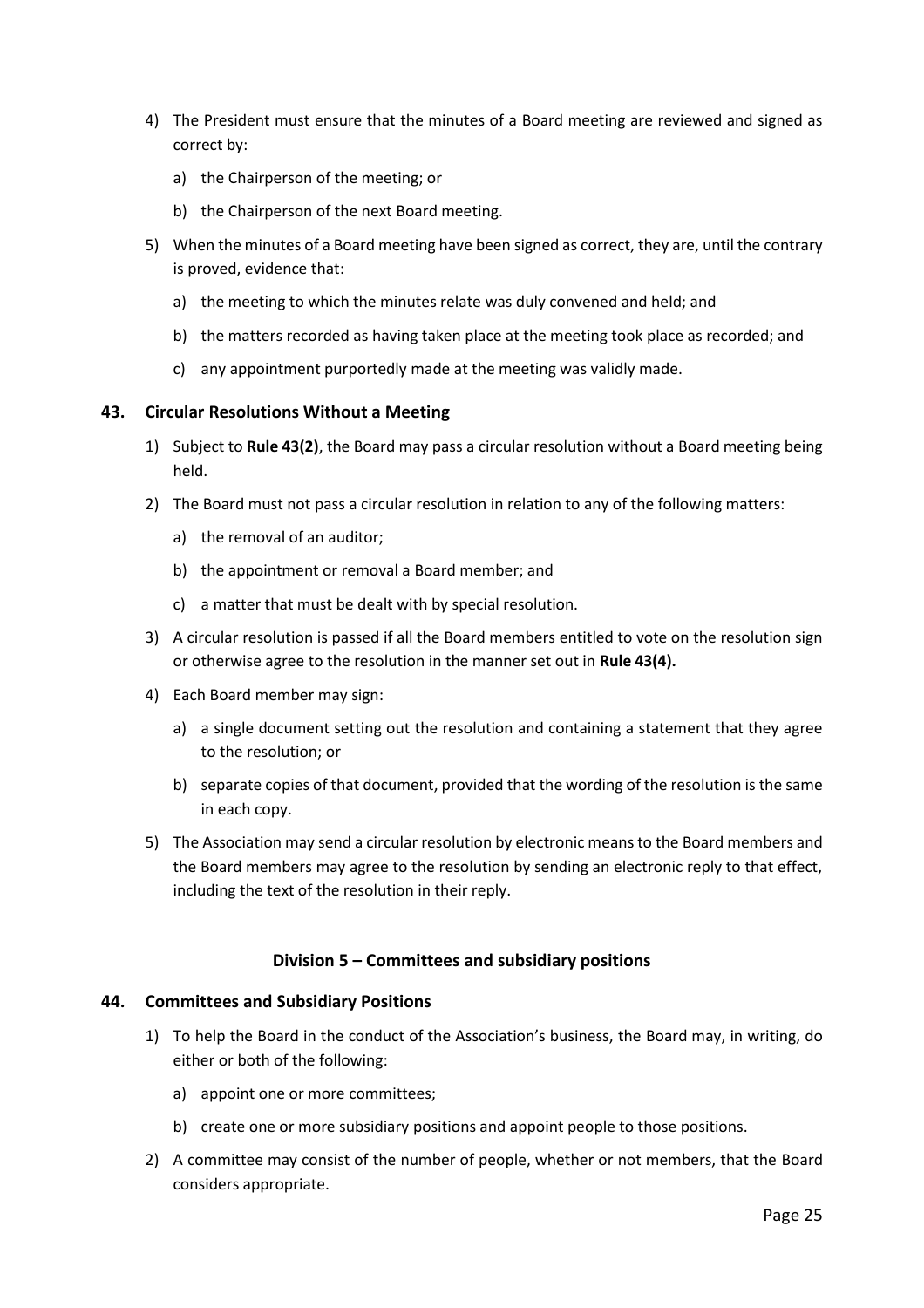- 3) A person may be appointed to a subsidiary position whether or not the person is a member.
- 4) Subject to any directions given by the Board:
	- a) a committee may meet and conduct business as it considers appropriate; and
	- b) the holder of a subsidiary position may carry out the functions given to the holder as the holder considers appropriate to meet the outcomes required.

## <span id="page-25-0"></span>**45. Delegation to Committees and Holders of Subsidiary Offices**

- 1) The Board may, in writing, delegate to a committee or the holder of a subsidiary office the exercise of any power or the performance of any duty of the Board other than:
	- a) the power to delegate; and
	- b) a non-delegable duty.
- 2) A power or duty, the exercise or performance of which has been delegated to a committee or the holder of a subsidiary office under this rule, may be exercised or performed by the committee or holder in accordance with the terms of the delegation.
- 3) The delegation may be made subject to any conditions, qualifications, limitations or exceptions that the Board specifies in the document by which the delegation is made.
- 4) The delegation does not prevent the Board from exercising or performing at any time the power or duty delegated.
- 5) Any act or thing done by a committee or by the holder of a subsidiary office, under the delegation has the same force and effect as if it had been done by the Board.
- 6) The Board may, in writing, amend or revoke the delegation.

## <span id="page-25-1"></span>**PART 5 – DISCIPLINARY ACTION, DISPUTES AND MEDIATION Division 1 – Term used**

#### <span id="page-25-2"></span>**46. Term Used**

In this Part:

*member,* in relation to a member who is expelled from the Association, includes former Individual Member.

## **Division 2 – Disciplinary action**

#### <span id="page-25-4"></span><span id="page-25-3"></span>**47. Suspension or Expulsion**

- 1) The Board may decide to suspend a member's membership or to expel a member from the Association if the Board is advised or considers that a member has allegedly:
	- a) breached, failed, refused or neglected to comply with a provision of this Constitution, the By-Laws, the Associations Codes of Conduct, the Netball Australia Member Protection Policy and other relevant Netball Australia Policies or any resolution or determination of the Board or;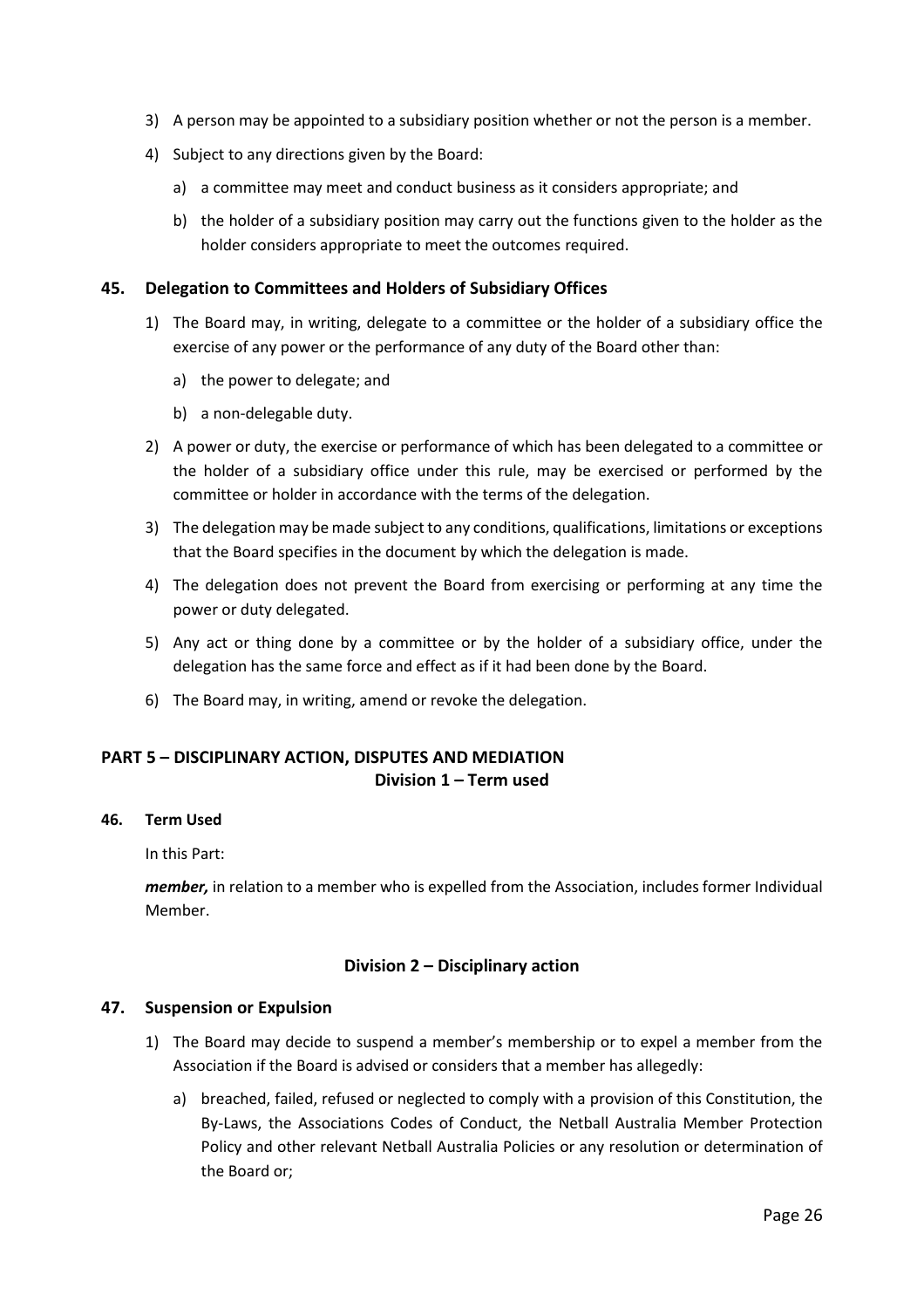- b) acted in a manner unbecoming of a member or prejudicial to the objects and interests of the Association and/or the sport of Netball; or
- c) brought the Association or the sport of Netball into disrepute.

The Board may commence or cause to be commenced disciplinary proceedings against that member, and that member will be subject to, and submits unreservedly to the jurisdiction, procedures, penalties and appeal mechanisms (if any) of the Association as set out in the By-Laws.

- 2) The Secretary, or Office of the Association, must give the member written notice of the proposed suspension or expulsion at least 28 days before the Board meeting at which the proposal is to be considered by the Board.
- 3) The notice given to the member must state:
	- a) when and where the Board meeting is to be held; and
	- b) the grounds on which the proposed suspension or expulsion is based; and
	- c) that the member, and/or the member's representative, may attend the meeting and will be given a reasonable opportunity to make written or oral (or both written and oral) submissions to the Board about the proposed suspension or expulsion.
- 4) At the Board meeting, the Board must:
	- a) give the member, or the member's representative, a reasonable opportunity to make written or oral (or both written and oral) submissions to the Board about the proposed suspension or expulsion; and
	- b) give due consideration to any submissions so made; and
	- c) decide:
		- i) whether or not to suspend the member's membership and, if the decision is to suspend the membership, the period of suspension; or
		- ii) whether or not to expel the member from the Association.
- 5) A decision of the Board to suspend the member's membership or to expel the member from the Association takes immediate effect.
- 6) The Board must give the member written notice of the Board's decision, and the reasons for the decision, within 7 days after the Board meeting at which the decision is made.
- 7) A member whose membership is suspended or who is expelled from the Association may, within 14 days after receiving notice of the Board's decision under **sub-rule (6)**, give written notice to the Secretary, or Office of the Association, requesting:
	- a) An appeal hearing on the condition that only new information not available at the time of the original meeting is presented. If no new information is available an appeals hearing cannot be requested; and/or
	- b) request the appointment of an independent mediator under **Rule 55** of this Constitution.
- 8) If notice is given under **sub-rule (7)**, the member who gives the notice and the Board are the parties to the mediation.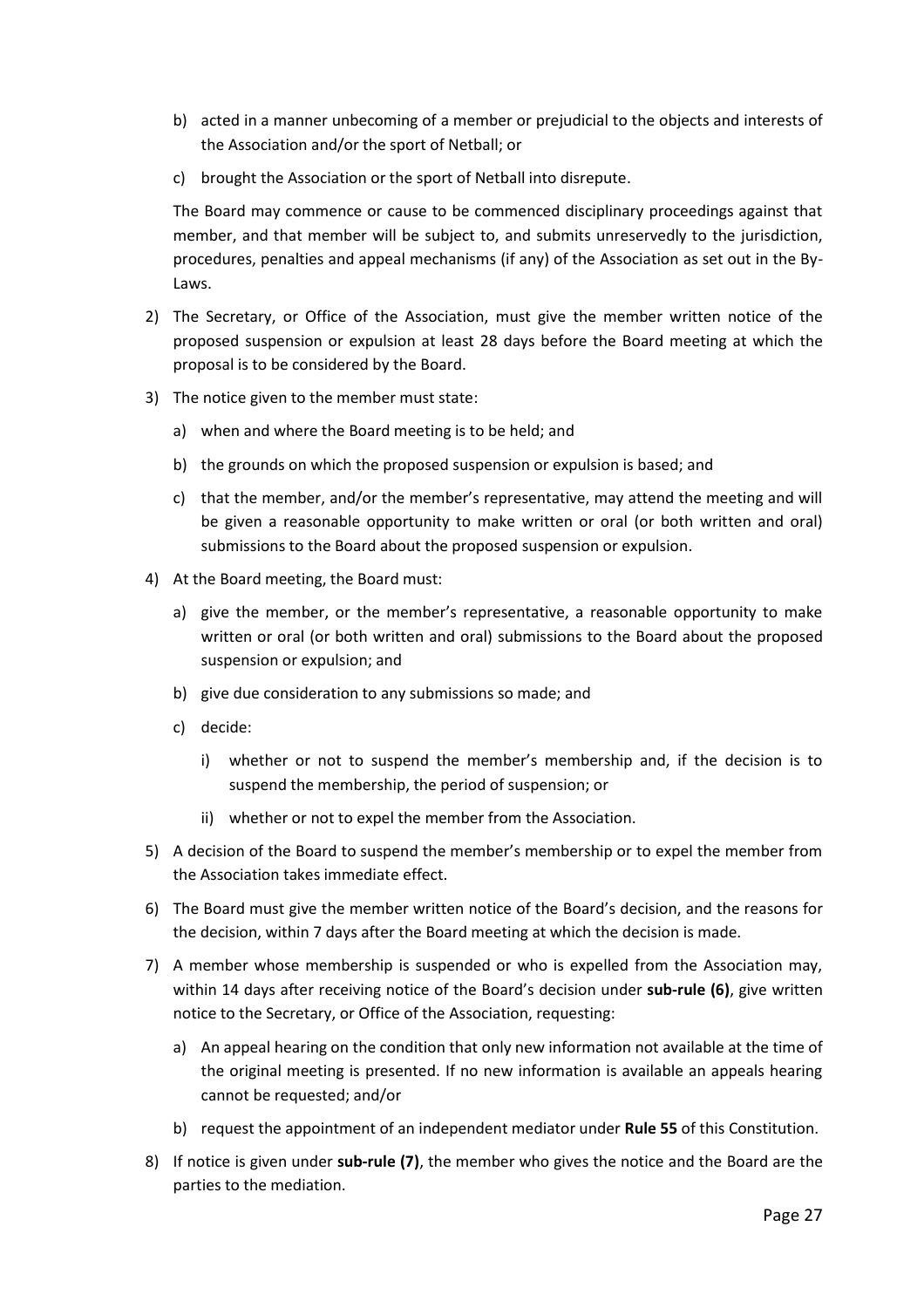9) Records of all meetings must be kept for a period of 12 months.

#### <span id="page-27-0"></span>**48. Consequences of Suspension**

- 1) During the period a member's membership is suspended, the member:
	- a) loses any rights (including voting rights) arising as a result of membership; and
	- b) is not entitled to a refund, rebate, relief or credit for membership fees paid, or payable, to the Association and all other affiliated bodies.
- 2) When a member's membership is suspended, the Secretary, or Office of the Association, must record in the register of members:
	- a) that the member's membership is suspended; and
	- b) the date on which the suspension takes effect; and
	- c) the period of the suspension.
- 3) When the period of the suspension ends, the Secretary, or Office of the Association, must record in the register of members that the member's membership is no longer suspended.

## **Division 3 – Resolving disputes**

#### <span id="page-27-2"></span><span id="page-27-1"></span>**49. Terms Used**

In this Division –

*grievance procedure* means the procedures set out in this Division;

*party to a dispute* includes a person:

- 1) who is a party to the dispute; and
- 2) who ceases to be a member within 6 months before the dispute has come to the attention of each party to the dispute.

#### <span id="page-27-3"></span>**50. Application of Division**

The procedure set out in this Division (the grievance procedure) applies to disputes:

- 1) Between members; or
- 2) Between one or more members and the Association.

## <span id="page-27-4"></span>**51. Parties to Attempt to Resolve Dispute**

The parties to a dispute must attempt to resolve the dispute between themselves within 14 days after the dispute has come to the attention of each party as per Association policies, procedures and guidelines.

#### <span id="page-27-5"></span>**52. How Grievance Procedure is Started**

1) If the parties to a dispute are unable to resolve the dispute between themselves within the time required by **Rule 51**, any party to the dispute may start the grievance procedure by giving written notice to the Secretary, or Office of the Association, of: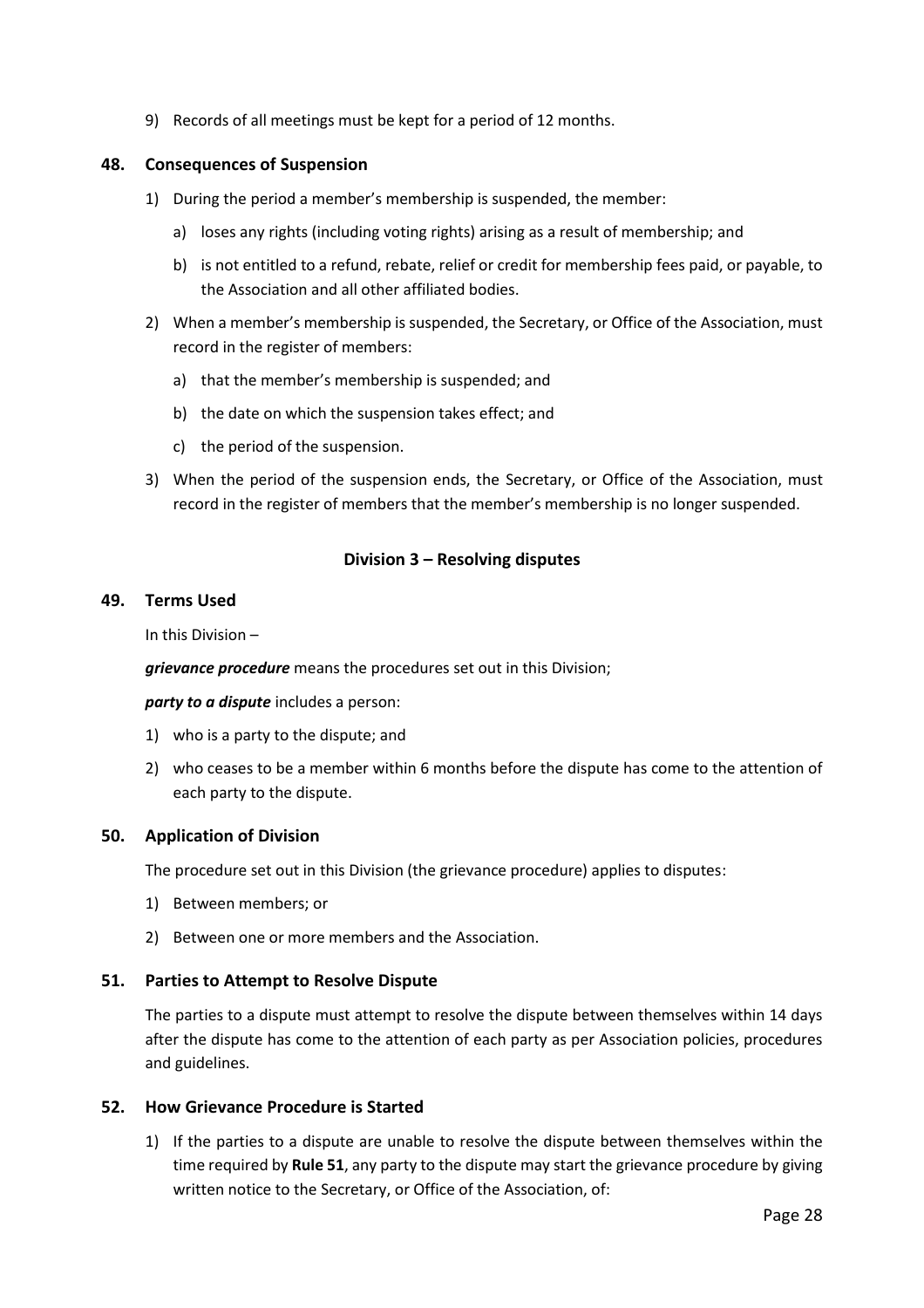- a) the parties to the dispute; and
- b) the matters that are the subject of the dispute.
- 2) Within 28 days after the Secretary, or Office of the Association, is given the notice, a Board meeting must be convened to consider and determine the dispute.
- 3) The Secretary, or Office of the Association, must give each party to the dispute written notice of the Board meeting at which the dispute is to be considered and determined at least 7 days before the meeting is held.
- 4) The notice given to each party to the dispute must state:
	- a) when and where the Board meeting is to be held; and
	- b) that the party, or the party's representative, may attend the meeting and will be given a reasonable opportunity to make written or oral (or both written and oral) submissions to the Board about the dispute.
- 5) If:
	- a) the dispute is between one or more members and the Association; and
	- b) any party to the dispute gives written notice to the Secretary, or Office of the Association, stating that the party:
		- i) does not agree to the dispute being determined by the Board; and
		- ii) requests the appointment of a mediator under **Rule 55**,

the Board must not determine the dispute.

#### <span id="page-28-0"></span>**53. Determination of Dispute by Board**

- 1) At the Board meeting at which a dispute is to be considered and determined, the Board must:
	- a) give each party to the dispute, and/or the party's representative, a reasonable opportunity to make written or oral (or both written and oral) submissions to the Board about the dispute; and
	- b) give due consideration to any submissions so made; and
	- c) determine the dispute.
- 2) The Board must give each party to the dispute written notice of the Board's determination, and the reasons for the determination, within 7 days after the Board meeting at which the determination is made.
- 3) A party to the dispute may, within 14 days after receiving notice of the Board's determination under **sub-rule (1)(c)**, give written notice to the Secretary, or Office of the Association, requesting the appointment of an independent mediator under **Rule 55**.
- <span id="page-28-1"></span>4) If notice is given under **sub-rule (3)**, each party to the dispute is a party to the mediation.

## **Division 4 – Mediation**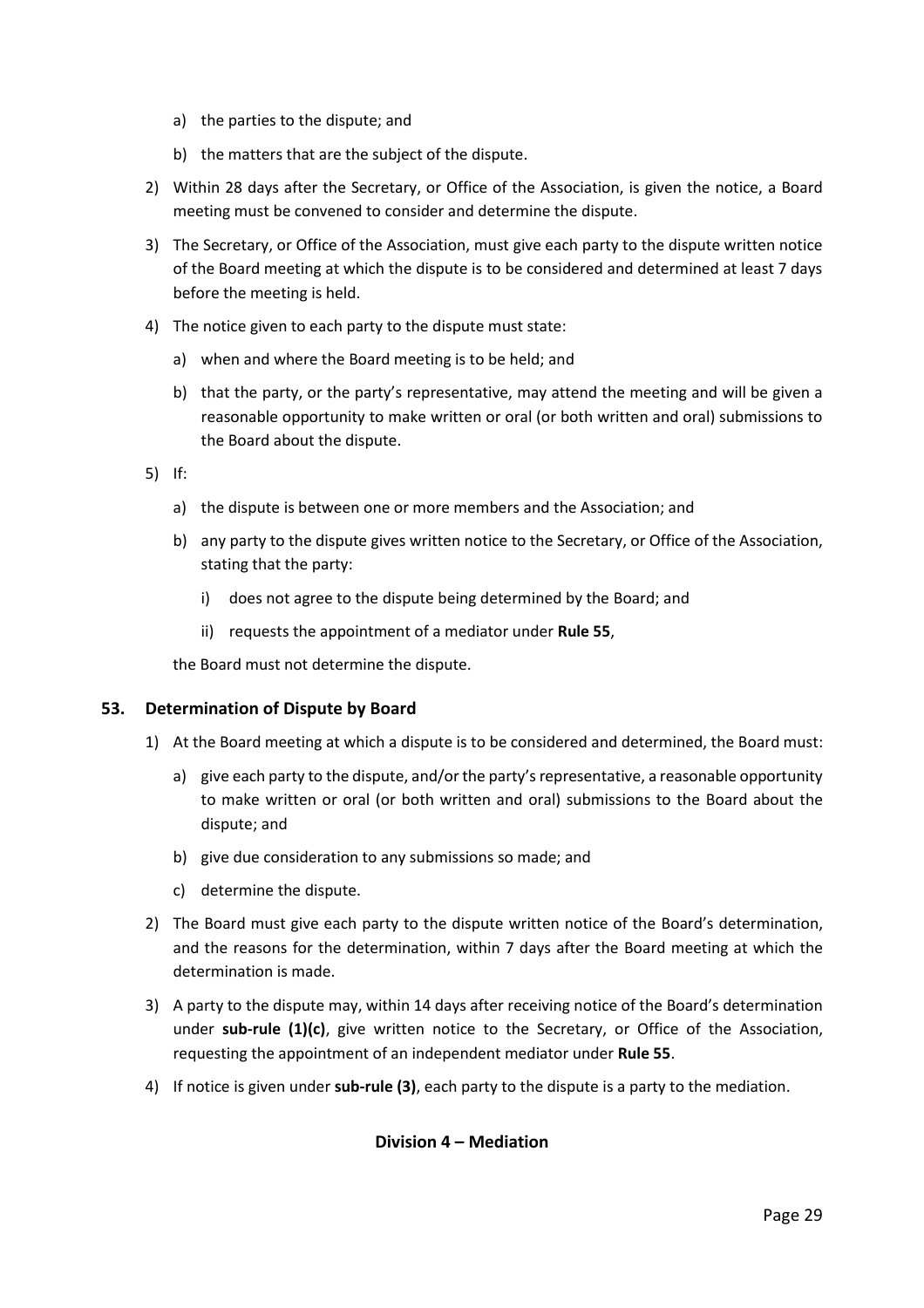#### <span id="page-29-0"></span>**54. Application of Mediation Rules**

- 1) This section applies if written notice has been given to the Secretary, or Office of the Association, requesting the appointment of a mediator:
	- a) by a member under **Rule 47(7)(b)**; or
	- b) by a party to a dispute under **Rule 52(5)(b)(ii)** or **Rule 53(3)**.
- 2) If this section applies, a mediator must be chosen or appointed under **Rule 55**.

## <span id="page-29-1"></span>**55. Appointment of Mediator**

- 1) The mediator must be a person chosen:
	- a) if the appointment of a mediator was requested by a member under **Rule 47(7)(b)** by agreement between the member and the Board; or
	- b) if the appointment of a mediator was requested by a party to a dispute under **Rule 52(5)(b)(ii)** or **Rule 53(3)** — by agreement between the parties to the dispute.
- 2) If there is no agreement for the purposes of **sub-rule (1)(a) or (b)**, then, subject to **sub-rule (3)**, a representative from the management of Netball WA will appoint the mediator.
- 3) The person appointed as mediator by Netball WA may be a member or former member of the Association, but must not:
	- a) have a personal interest in the matter that is the subject of the mediation; or
	- b) be biased in favour of or against any party to the mediation.

#### <span id="page-29-2"></span>**56. Mediation Process**

- 1) The parties to the mediation must attempt in good faith to settle the matter that is the subject of the mediation.
- 2) Each party to the mediation must give the mediator a written statement of the issues that need to be considered at the mediation at least 5 days before the mediation takes place.
- 3) In conducting the mediation, the mediator must:
	- a) give each party to the mediation every opportunity to be heard; and
	- b) allow each party to the mediation to give due consideration to any written statement given by another party; and
	- c) ensure that natural justice is given to the parties to the mediation throughout the mediation process.
- 4) The mediator cannot determine the matter that is the subject of the mediation.
- 5) The mediation must be confidential, and any information given at the mediation cannot be used in any other proceedings that take place in relation to the matter that is the subject of the mediation.
- 6) The costs of the mediation are to be paid by the party or parties to the mediation that requested the appointment of the mediator.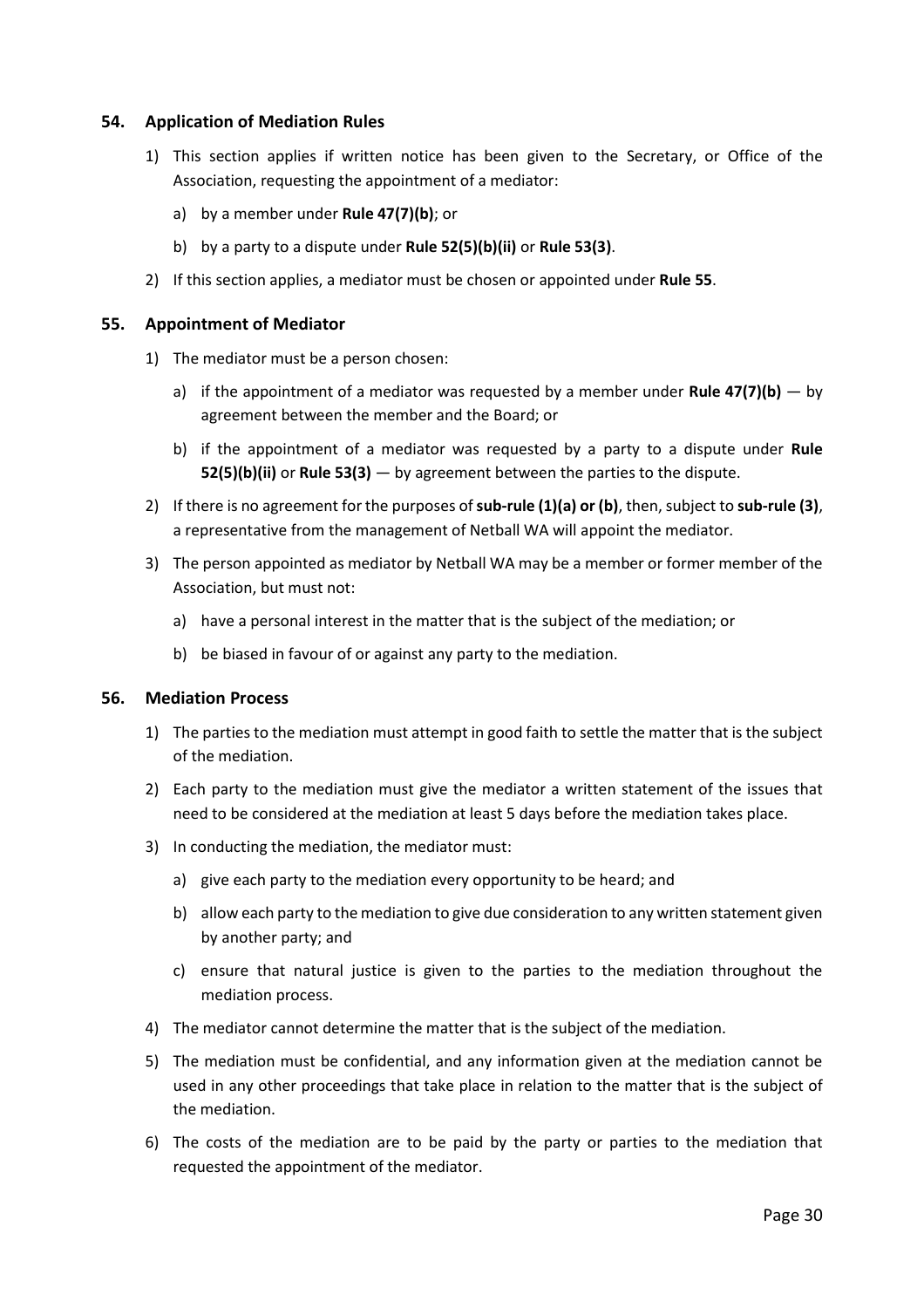## <span id="page-30-0"></span>**57. If Mediation Results in Decision to Suspend or Expel Being Revoked**

If:

- 1) Mediation takes place because a member whose membership is suspended or who is expelled from the Association gives notice under **Rule 47(7)(b)**; and
- 2) As the result of the mediation, the decision to suspend the member's membership or expel the member is revoked,

that revocation does not affect the validity of any decision made at a Board meeting or general meeting during the period of suspension or expulsion.

## **PART 6 – GENERAL MEETINGS OF ASSOCIATION**

## <span id="page-30-2"></span><span id="page-30-1"></span>**58. Annual General Meeting**

- 1) The Board must determine the date, time and place of the Annual General Meeting, but must be held within 6 months of the end of the Association's financial year each year.
- 2) If it is proposed to hold the Annual General Meeting more than 6 months after the end of the Association's financial year, the Secretary, or Office of the Association, must apply to the Commissioner for permission under section **50(3)(b)** of the **Act** within 4 months after the end of the financial year.
- 3) The ordinary business of the Annual General Meeting is as follows:
	- a) to confirm the minutes of the previous Annual General Meeting and of any Special General Meeting held since then if the minutes of that meeting have not yet been confirmed;
	- b) to receive and consider:
		- i) the Board's annual report on the Association's activities during the preceding financial year; and
		- ii) the financial statements of the Association for the preceding financial year presented under **Part 5** of the **Act**.
	- c) to elect the office holders of the Association and other **Board** members;
	- d) if applicable, to appoint or remove a reviewer or auditor of the Association in accordance with the Act;
- 4) Any other business of which notice has been given in accordance with this Constitution may be conducted at the Annual General Meeting.

## <span id="page-30-3"></span>**59. Special General Meetings**

- 1) The **Board** may convene a Special General Meeting.
- 2) The **Board** must convene a Special General Meeting if at least 20% of the members require a Special General Meeting to be convened.
- 3) The members requiring a Special General Meeting to be convened must: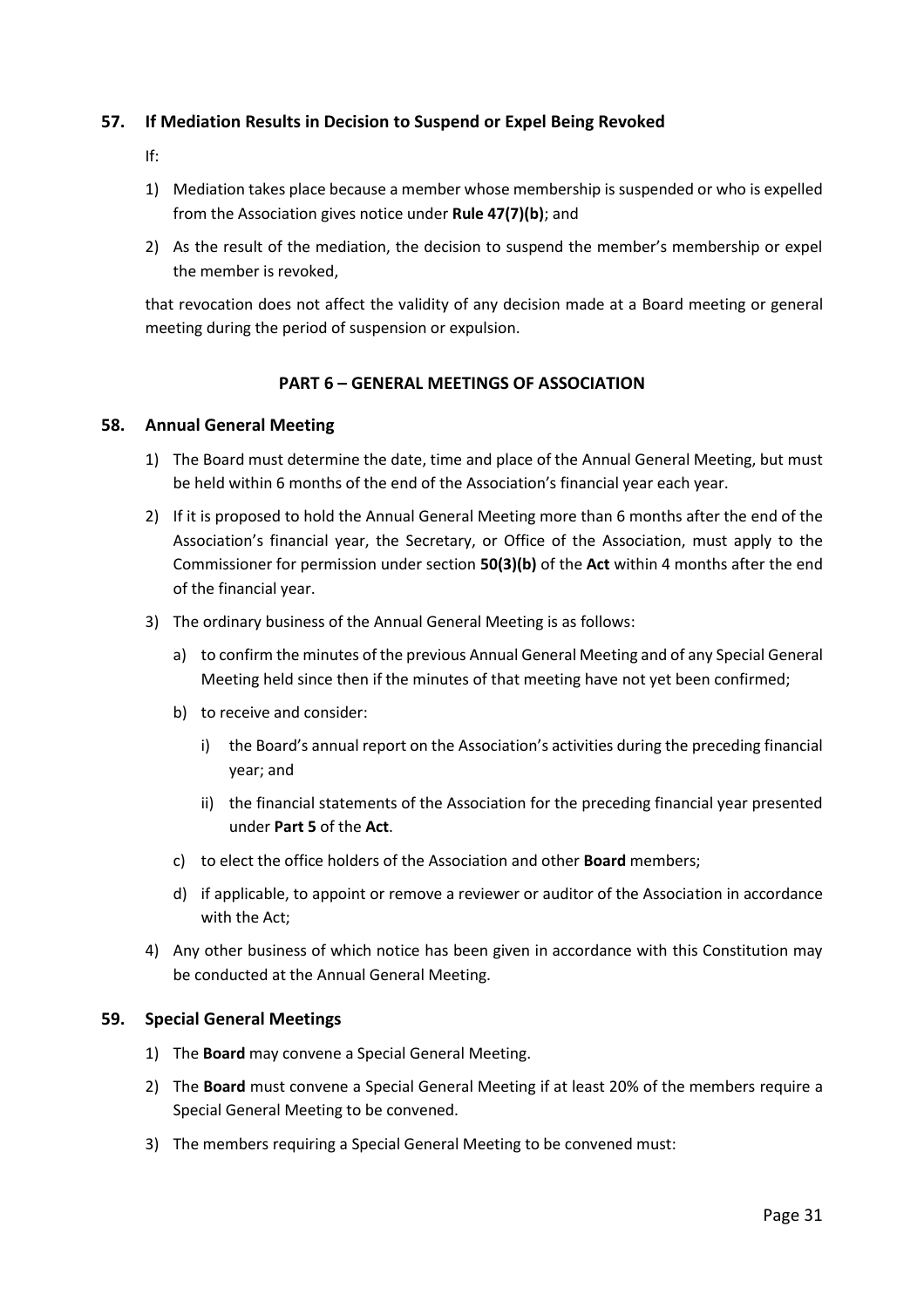- a) make the request by written notice given to the Secretary, or Office of the Association; and
- b) state in the notice the business to be considered at the meeting; and
- c) each sign the notice.
- 4) The Special General Meeting must be convened within 28 days after notice is given under **subrule (3)(a)**.
- 5) If the Board does not convene a Special General Meeting within that 28-day period, the members making the request (or any of them) may convene the Special General Meeting.
- 6) A Special General Meeting convened by members under **sub-rule (5)**:
	- a) must be held within 2-month after the date the original request was made; and
	- b) may only consider the business stated in the notice by which the request was made;
- 7) The Association must reimburse any reasonable expenses incurred by the members convening a Special General Meeting under **sub-rule (5)**.

## <span id="page-31-0"></span>**60. Notice of General Meetings**

- 1) The Secretary, or Office of the Association, or, in the case of a Special General Meeting convened under **Rule 59(5)**, the members convening the meeting, must give to each member:
	- a) at least 21 days' notice of a general meeting if a special resolution is to be proposed at the meeting; or
	- b) at least 14 days' notice of a general meeting in any other case.
- 2) The notice must:
	- a) specify the date, time and place of the meeting; and
	- b) indicate the general nature of each item of business to be considered at the meeting; and
	- c) if the meeting is the Annual General Meeting, include the names of the members who have nominated for election to the Board under **Rule 26(2)**; and
	- d) if a special resolution is proposed:
		- i) set out the wording of the proposed resolution as required by **section 56(4)** of the **Act**; and
		- ii) state that the resolution is intended to be proposed as a special resolution.

#### <span id="page-31-1"></span>**61. Use of Technology to be Present at General Meetings**

- 1) The presence of a member at a general meeting need not be by attendance in person but may be by that member and each other member at the meeting being simultaneously in contact by telephone or other means of instantaneous communication.
- 2) A member who participates in a general meeting as allowed under **sub-rule (1)** is taken to be present at the meeting and, if the member votes at the meeting, the member is taken to have voted in person.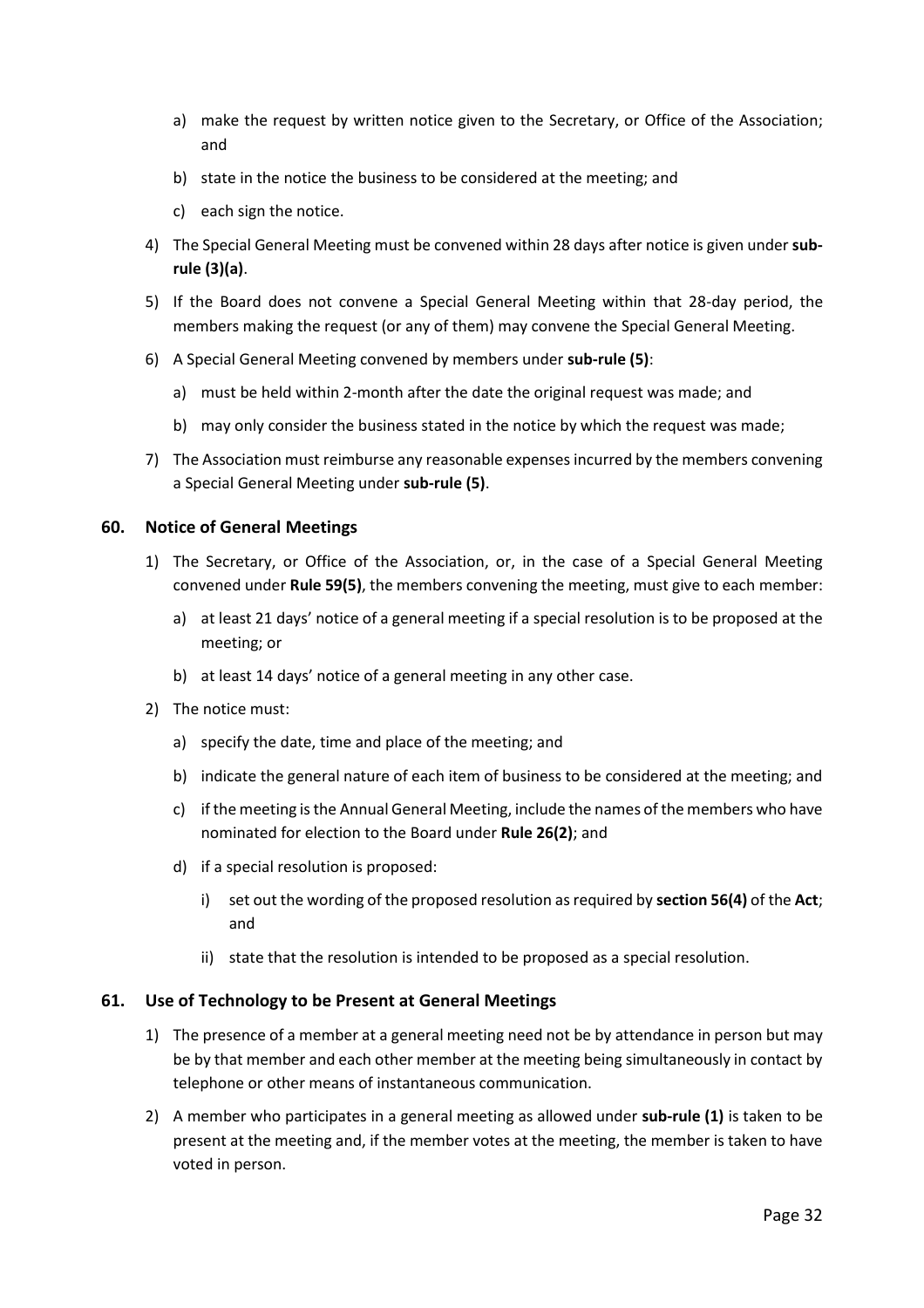## <span id="page-32-0"></span>**62. Presiding Member and Quorum for General Meetings**

- 1) The President, or in the President's absence, the Vice-President must preside as Chairperson of each general meeting.
- 2) If the President and Vice-President are absent or are unwilling to act as Chairperson of a general meeting, the Board members at the meeting must choose one of them to act as Chairperson of the meeting.
- 3) At a general meeting, 75% of the ordinary members present in person constitute a quorum.
- 4) No business is to be conducted at a general meeting unless a quorum is present.
- 5) If a quorum is not present within 30 minutes after the notified commencement time of a general meeting:
	- a) in the case of a Special General Meeting the meeting lapses; or
	- b) in the case of the Annual General Meeting  $-$  the meeting is adjourned to a time and place as decided by those present at the time of the adjournment and written notice is to be given to the members of the new time and place;
	- c) The adjourned meeting must be held within 1 month of adjournment.

#### 6) If:

- a) a quorum is not present within 30 minutes after the commencement time of an Annual General Meeting held under **sub-rule (5)(b)** i.e., the adjourned Annual General Meeting; and
- b) at least 6 ordinary members are present at the meeting,

those members present are taken to constitute a quorum.

## <span id="page-32-1"></span>**63. Adjournment of General Meeting**

- 1) The Chairperson of a general meeting at which a quorum is present may, with the consent of a majority of the ordinary members present at the meeting, adjourn the meeting to another time at the same place or at another place.
- 2) Without limiting **sub-rule (1)**, a meeting may be adjourned:
	- a) if there is insufficient time to deal with the business at hand; or
	- b) to give the members more time to consider an item of business.
- 3) No business may be conducted on the resumption of an adjourned meeting other than the business that remained unfinished when the meeting was adjourned.
- 4) Notice of the adjournment of a meeting under this rule is not required unless the meeting is adjourned for 14 days or more, in which case notice of the meeting must be given in accordance with **Rule 60**.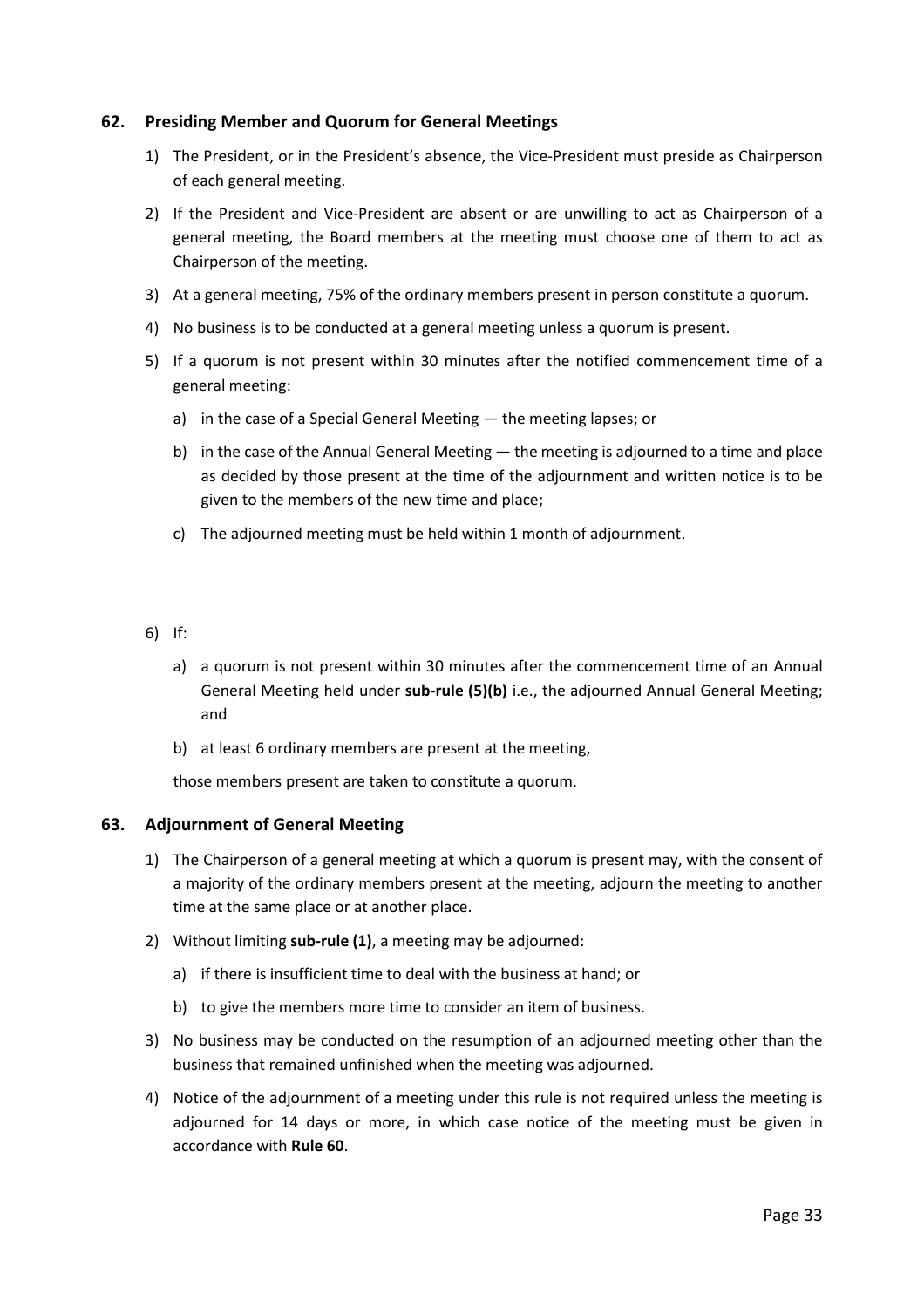## <span id="page-33-0"></span>**64. Voting at General Meeting**

- 1) On any motion arising at a general meeting:
	- a) each ordinary member has one vote to be exercised by the ordinary member's appointed delegate; and
	- b) ordinary members (Affiliated Clubs) are represented by an individual, who is a member of that Affiliated Club, to vote on behalf of the Affiliated Club on any question at a particular general meeting or at any general meeting.
- 2) Except in the case of a special resolution, a motion is carried if a majority of the ordinary members present at a general meeting vote in favour of the motion.
- 3) If the question is whether or not to confirm the minutes of a previous general meeting, only members who were present at that meeting may vote.
- 4) For a person to be eligible to vote at a general meeting as a delegate of an ordinary member, the ordinary member:
	- a) must have been an ordinary member at the time notice of the meeting was given under **Rule 60**; and
	- b) must have paid any fee or other money payable to the Association by the member.

## <span id="page-33-1"></span>**65. When Special Resolutions are Required**

- 1) A special resolution is required if it is proposed at a general meeting:
	- a) to affiliate the Association with another body; or
	- b) to request the Commissioner to apply to the State Administrative Tribunal under **section 109** of the **Act** for the appointment of a statutory manager.
- 2) **Sub-rule (1)** does not limit the matters in relation to which a special resolution may be proposed.

## <span id="page-33-2"></span>**66. Determining Whether Resolution Carried**

- 1) Subject to **sub-rule (3),** the Chairperson of a general meeting may, declare that a resolution has been:
	- a) carried; or
	- b) carried unanimously; or
	- c) carried by a particular majority; or
	- d) lost.
- 2) If the resolution is a special resolution, the declaration under **sub-rule (1)** must identify the resolution as a special resolution.
- 3) If a ballot is demanded on any question by the Chairperson of the meeting or by at least 3 other ordinary members present in person:
	- a) the ballot must be taken at the meeting by secret ballot;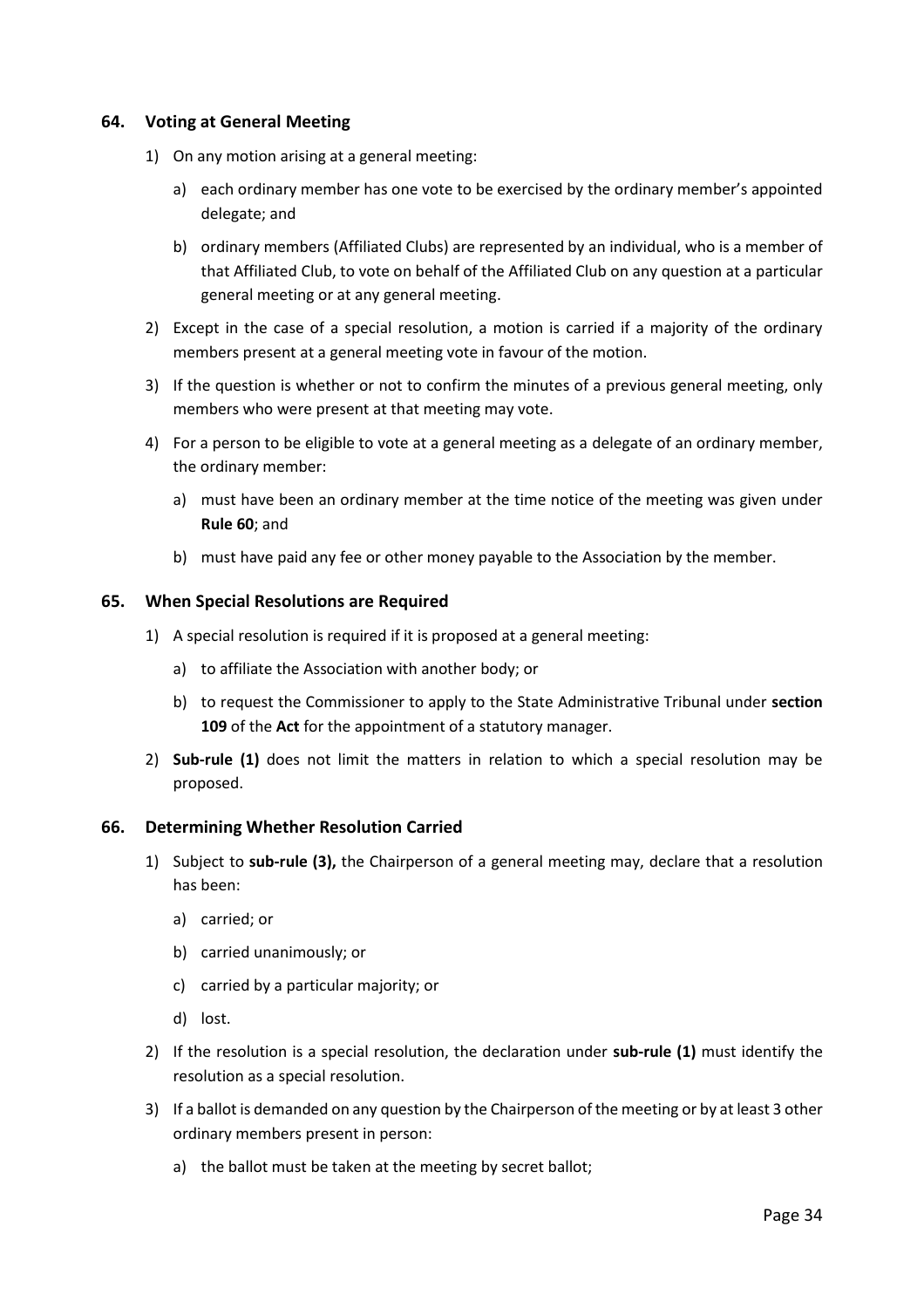- b) the Chairperson must declare the determination of the resolution on the basis of the ballot.
- 4) A declaration under **sub-rule (1)** must be entered in the minutes of the meeting, and the entry is, without proof of the voting in relation to the resolution, evidence of how the resolution was determined.

## <span id="page-34-0"></span>**67. Minutes of General Meeting**

- 1) The Secretary, or a person authorised by the Board, or Office of the Association from time to time, must take and keep minutes of each general meeting.
- 2) The minutes must record the business considered at the meeting, any resolution on which a vote is taken and the result of the vote.
- 3) In addition, the minutes of each Annual General Meeting must record:
	- a) the names of the ordinary members attending the meeting; and
	- b) the financial statements or financial report presented at the meeting, as referred to in **Rule 58(3)(b)(ii)**; and
	- c) any report of the review or auditor's report on the financial statements or financial report presented at the meeting.
- 4) The minutes of a general meeting must be entered in the Association's minute file within 30 days after the meeting is held.
- 5) The President must ensure that the minutes of a general meeting are reviewed and signed as correct by:
	- a) the Chairperson of the meeting; or
	- b) the Chairperson of the next general meeting.
- 6) When the minutes of a general meeting have been signed as correct, they are, in the absence of evidence to the contrary, taken to be proof that:
	- a) the meeting to which the minutes relate was duly convened and held; and
	- b) the matters recorded as having taken place at the meeting took place as recorded; and
	- c) any election or appointment purportedly made at the meeting was validly made.

## **PART 7 – FINANCIAL MATTERS**

#### <span id="page-34-2"></span><span id="page-34-1"></span>**68. Source of Funds**

The funds of the Association may be derived from registration fees, subscriptions, donations, fundraising activities, grants, interest and any other sources approved by the Board.

#### <span id="page-34-3"></span>**69. Control of Funds**

1) The Association must open an account in the name of the Association with a financial institution from which all expenditure of the Association is made and into which all funds received by the Association are deposited.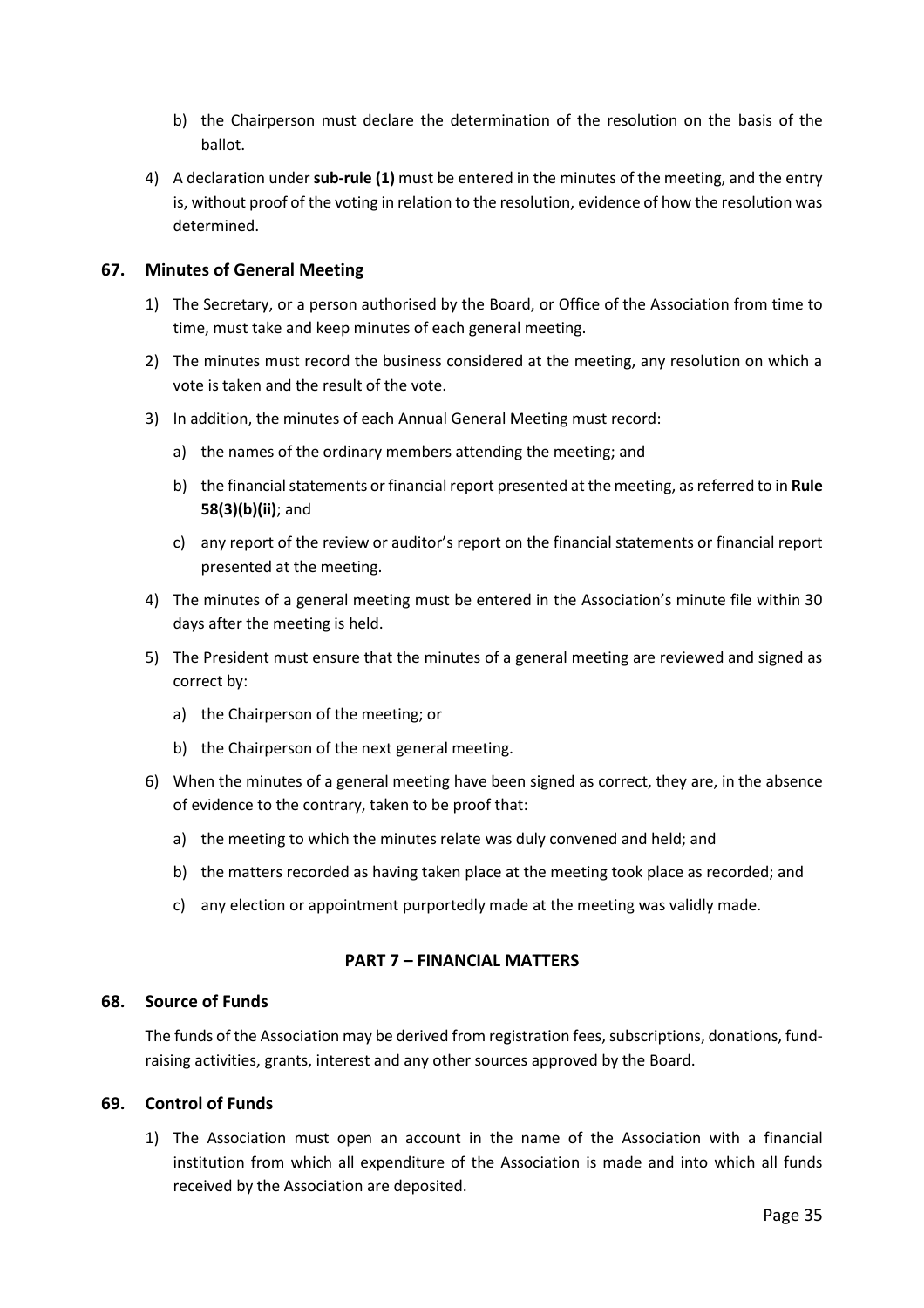- 2) Subject to any restrictions imposed at a general meeting, the Board may approve expenditure on behalf of the Association.
- 3) The Board may authorise the Treasurer to expend funds on behalf of the Association up to a specified limit without requiring approval from the Board for each item on which the funds are expended.
- 4) All cheques, drafts, bills of exchange, promissory notes and other negotiable instruments of the Association must be signed/ endorsed by 2 Board members.
- 5) All funds of the Association must be deposited into the Association's account within 5 working days after their receipt.

## <span id="page-35-0"></span>**70. Financial Statements and Financial Reports**

- 1) For each financial year, the Board must ensure that the requirements imposed on the Association under **Part 5** of the **Act** relating to the financial statements or financial report of the Association are met.
- 2) Without limiting **sub-rule (1)**, those requirements include:
	- a) the preparation of the financial statements; and
	- b) if required, the review or auditing of the financial statements or financial report, as applicable; and
	- c) the presentation to the Annual General Meeting of the financial statements or financial report, as applicable; and
	- d) if required, the presentation to the Annual General Meeting of the copy of the report of the review or auditor's report, as applicable, on the financial statements or financial report;
	- e) correctly record and explain its transactions and financial position and performance; and
	- f) enable true and fair financial statements to be prepared in accordance with **Part 5 Division 3** of the **Act**;
	- g) retain its financial records for at least 7 years after the transactions covered by the records are completed.

#### <span id="page-35-1"></span>**71. Sponsorship**

- 1) In order that the Association continues to observe and abide by Netball Australia interpretation of the amateur status of players, any Affiliated Club seeking sponsorship must notify the Association in writing.
- 2) The Association has an obligation to ensure that is does not engage with sponsorship agreements that directly conflict with Netball WA existing sponsorship partners.

## **PART 8 – GENERAL MATTERS**

#### <span id="page-35-3"></span><span id="page-35-2"></span>**72. By-laws**

1) The Board may, by resolution, make, amend or revoke By-laws.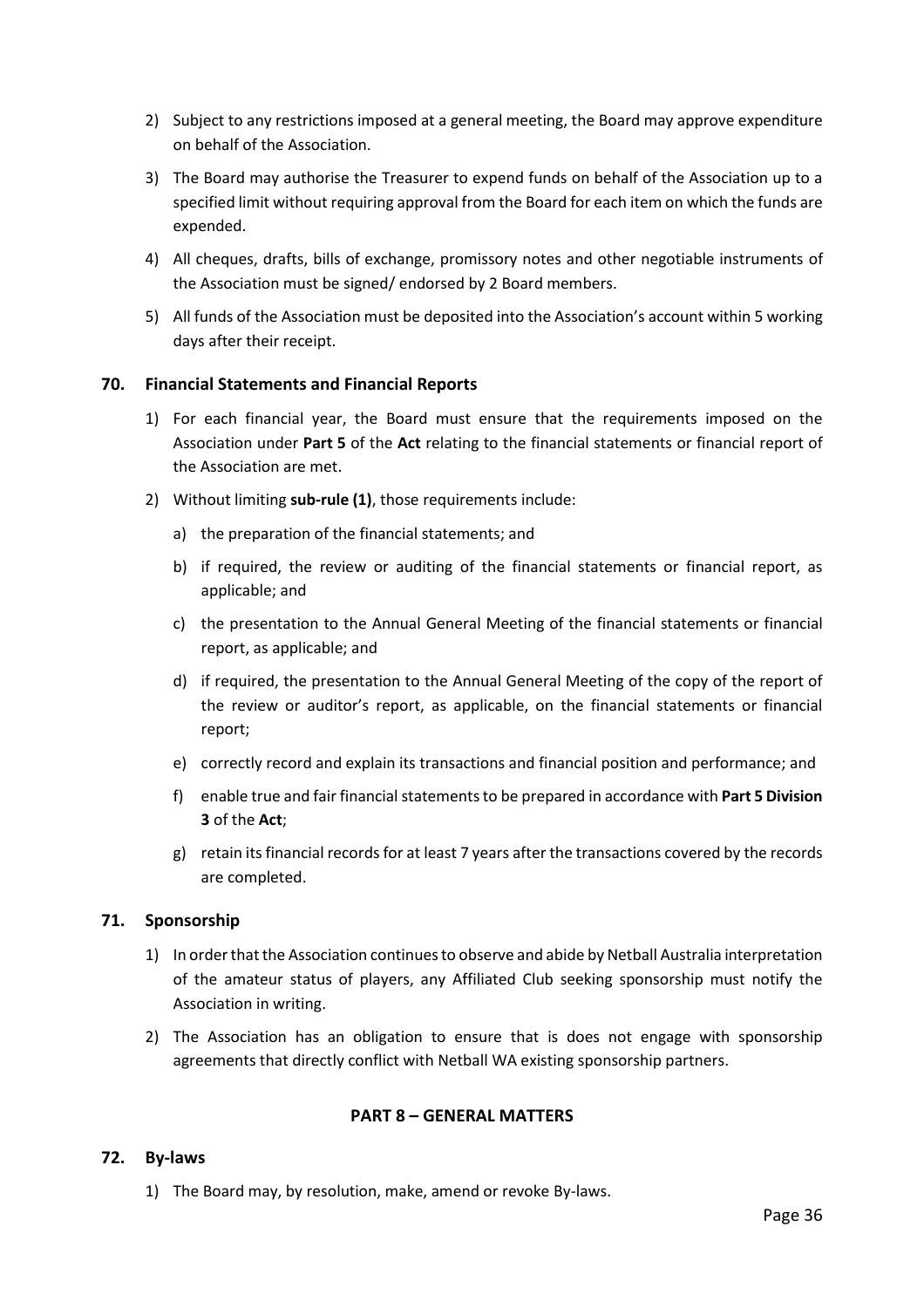- 2) By-laws may:
	- a) provide for the rights and obligations that apply to any classes of associate membership approved under **Rule 11(2)**; and
	- b) impose restrictions on the Board's powers, including the power to dispose of the Association's assets; and
	- c) impose requirements relating to the financial reporting and financial accountability of the Association and the auditing of the Association's accounts; and
	- d) provide for any other matter the Association considers necessary or convenient to be dealt with in the By-laws.
- 3) A By-law is of no effect to the extent that it is inconsistent with the Act, the regulations or this Constitution.
- 4) Without limiting **sub-rule (3),** a by-law made for the purposes of **sub-rule (2)(c)** may only impose requirements on the Association that are additional to, and do not restrict, a requirement imposed on the Association under **Part 5** of the **Act**.
- 5) At the request of a member, the Association must make a copy of the By-laws available for inspection by the member within 14 days of receipt of the request.

## <span id="page-36-0"></span>**73. Executing Documents and Common Seal**

- 1) The Association may execute a document without using a common seal if the document is signed by 2 Board members.
- 2) If the Association has a common seal:
	- a) the name of the Association must appear in legible characters on the common seal; and
	- b) a document may only be sealed with the common seal by the authority of the Board and in the presence of 2 Board members, and each of them is to sign the document to attest that the document was sealed in their presence.
- 3) The Secretary, or Office of the Association, must make a written record of each use of the common seal.
- 4) The common seal must be kept in the custody of the Secretary, or Office of the Association, or another Board member authorised by the Board.

#### <span id="page-36-1"></span>**74. Provision of Rules**

- 1) The Association must provide to a member, upon becoming a member, a copy of the Constitution and By-laws in force at the time of commencement of membership. This may be provided by either electronic transmission, via the website or hard copy. A hard copy must be provided if requested.
- 2) The Association must make available to members on request the By-laws, Competition Rules and all policies and procedures applicable to the member.
- 3) Competition Rules must be publicly available prior to the commencement of each playing season.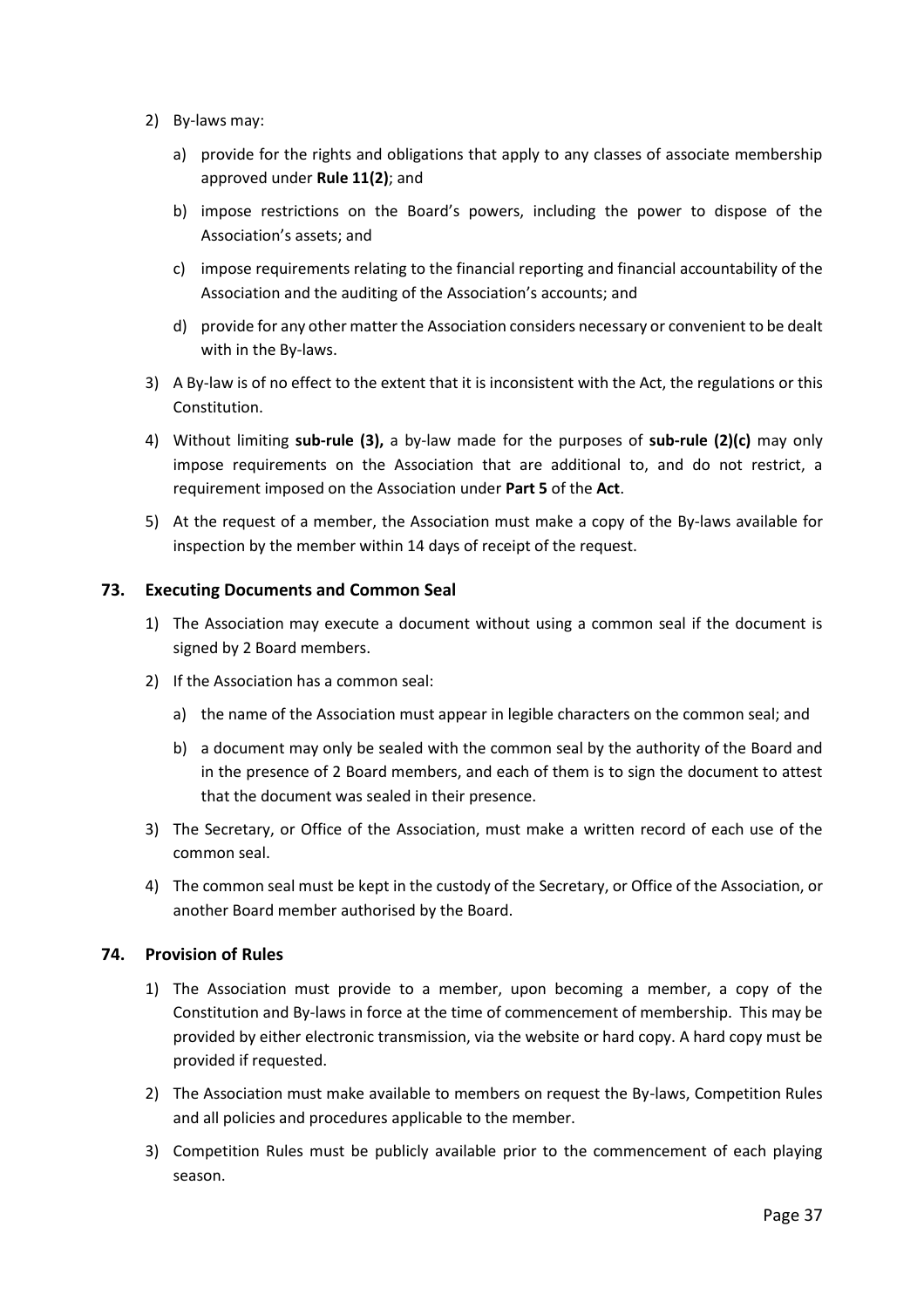#### <span id="page-37-0"></span>**75. Giving Notices to Members**

- 1) A notice or other document that is to be given to a member under this Constitution is taken not to have been given to the member unless it is in writing and:
	- a) delivered by hand to the recorded address of the member; or
	- b) sent by prepaid post to the recorded postal address of the member; or
	- c) sent by facsimile or electronic transmission to an appropriate recorded number or recorded electronic address of the member.

#### <span id="page-37-1"></span>**76. Custody of Books and Securities**

- 1) Subject to **sub-rule (2)**, the books and any securities of the Association must be kept in the Secretary's custody or under the Secretary's control, or Office of the Association.
- 2) The financial records and, as applicable, the financial statements or financial reports of the Association must be kept in the Treasurer's custody or under the Treasurer's control.
- 3) **Sub-rules (1) and (2)** have effect except as otherwise decided by the Board.
- 4) The books of the Association must be retained for at least 7 years.

## <span id="page-37-2"></span>**77. Record of Office Holders**

The record of Board members and other persons authorised to act on behalf of the Association that is required to be maintained under **section 58(2)** of the **Act** must be kept in the Secretary's custody or under the Secretary's control, or Office of the Association.

In addition to the above the following rules apply:

- 1) The record must set out the details of the Board members and certain others as required under the Act; and
- 2) Members may inspect, make a copy of or take an extract from the record; and
- 3) Members are prohibited from disclosing information in the record except for authorised purposes.

#### <span id="page-37-3"></span>**78. Inspection of Records and Documents**

In this rule:

- 1) **Sub-rule (2)** applies to a member who wants to inspect:
	- a) the register of members under **section 54(1)** of the **Act**; or
	- b) the record of the names and addresses of Board members, and other persons authorised to act on behalf of the Association, under **section 58(3)** of the **Act**; or
	- c) any other record or document of the Association.
- 2) The member must contact the Secretary, or Office of the Association, in writing to make the necessary arrangements for the inspection.
- 3) The inspection must be free of charge.